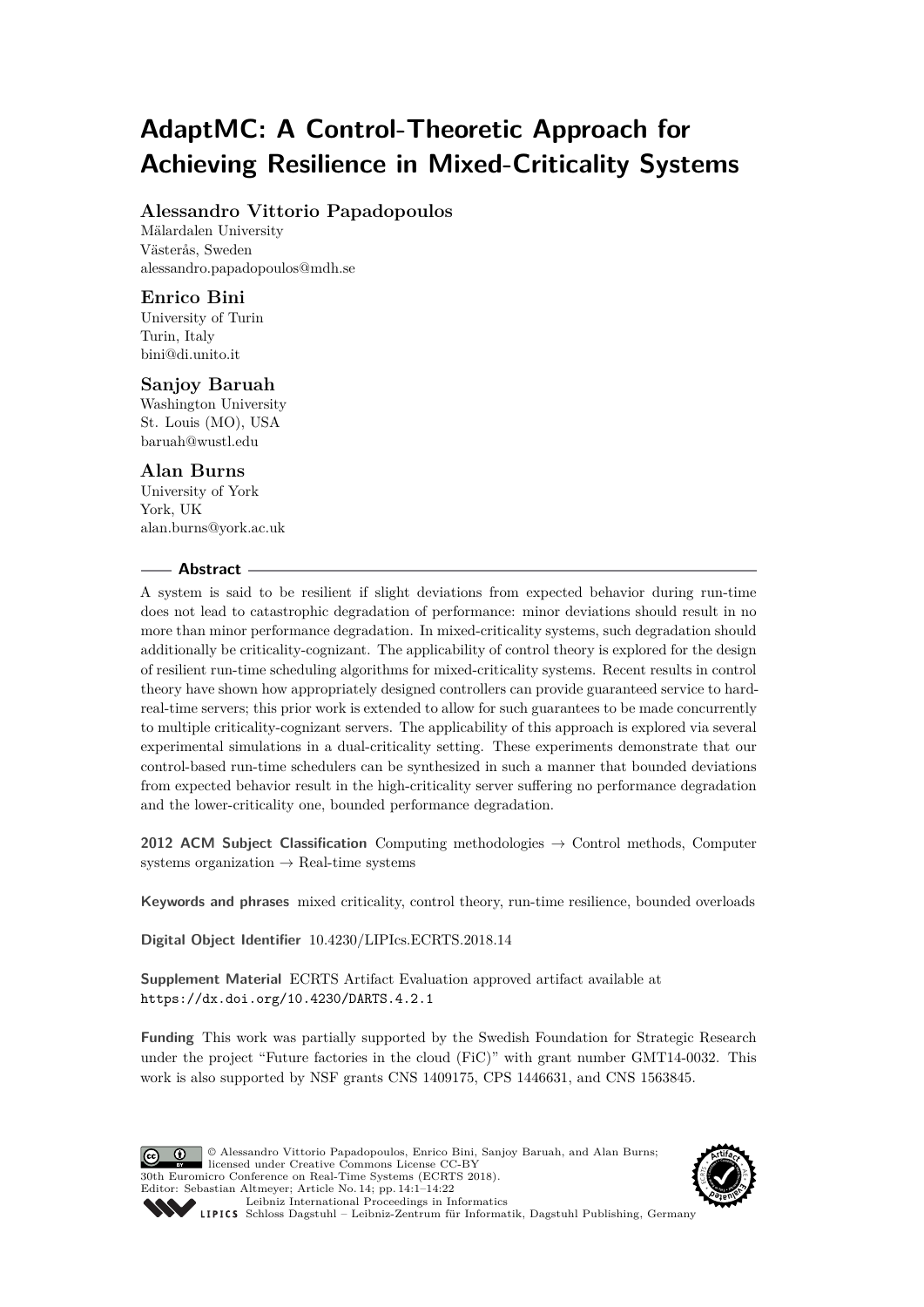### **14:2 AdaptMC: Control Theory for Mixed-Criticality Systems**

# <span id="page-1-1"></span>**1 Introduction**

There is an increasing trend in embedded systems towards implementing multiple functionalities upon a shared platform. It may be the case that all these functionalities are not equally important to the overall correctness of the embedded system; one widely-studied model for representing timing requirements in such systems was proposed by Vestal in a seminal paper [\[33\]](#page-17-0). Vestal observed that "In many applications, the consequences of missing a deadline vary in severity from task to task. In RTCA DO 178B, for example, system safety analysis assigns to each task a *criticality level* (ranging from A to D), where erroneous behavior by a level A task might cause loss of aircraft but erroneous behavior by a level D task might at worst cause inconvenient or suboptimal behavior."[1](#page-1-0) Vestal went on to conjecture that "the higher the degree of assurance required that actual task execution times will never exceed the WCET parameters used for analysis, the larger and more conservative the latter values become in practice." (This conjecture appears reasonable. Very conservative WCET-estimation tools have been developed, typically based upon static analysis of code, that yield WCET bounds that may be very large, but that we can trust to a very high level of assurance. Less conservative WCET-estimation tools, which are typically measurement based, tend to obtain smaller estimates, but these estimates may be trust-worthy to lower levels of assurance since the worst-case behaviors of the system may not have become revealed during the measurements.) The "Vestal model" for representing, and validating the correctness of, mixed-criticality systems is based upon this conjecture. In this model,

- **§1.** A fixed number of distinct criticality levels are defined throughout the system. In this paper, we will assume that there are two such criticality levels, designated lo and hi, with the interpretation that functionalities designated as being of the lo criticality level need to have their correctness validated to a lower level of assurance than functionalities designated as being of the hi criticality level.
- §2. Each piece of code in the system is characterized as being of one of the criticality levels LO or HI, and by two WCET parameter estimates. One WCET estimate is determined using tools and techniques consistent with the lower criticality level lo, while the other estimate is determined using tools and techniques consistent with the higher criticality level hi.
- **§3.** Prior to run-time, the correct timing behavior (e.g., meeting deadlines) of all the  $\overline{\phantom{a}}$ functionalities are validated under the assumption that each piece of code will execute for a duration not exceeding its lo-criticality WCET estimate; in addition, the correct timing behavior of the hi-criticality functionalities (but not the lo-criticality ones) are validated under the assumption that each piece of code may execute for a duration up to its hi-criticality WCET estimate.

<span id="page-1-0"></span>RTCA DO 178B is a guideline dealing with the safety of safety-critical software used in certain avionics systems. Although the term "criticality" typically has a precise technical meaning in most safety standards documents, its use in [\[33\]](#page-17-0), and subsequent use in much of the mixed-criticality scheduling theory literature, appears to be in a rather general sense as a designation of the level of assurance against failure that is desired. In this paper we are using the term in this more general sense, in keeping with prior literature in mixed-criticality scheduling.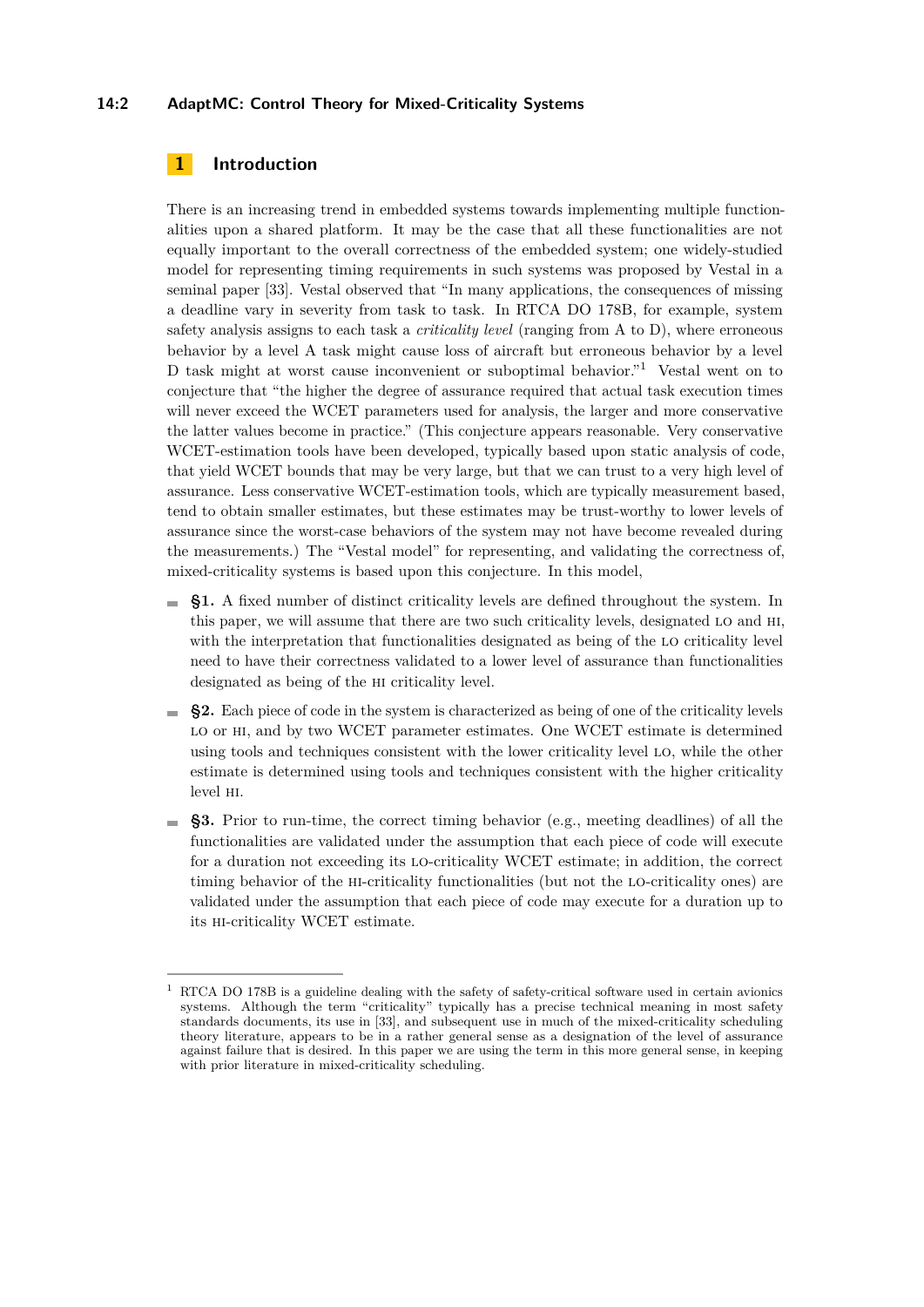### **1.1 Verification versus resilience**

The Vestal approach to modeling and analysis of mixed-criticality systems, as originally proposed [\[33\]](#page-17-0), is concerned solely with *verification* – determining, prior to run-time, whether a system will behave correctly during run-time if its run-time behavior is compliant with the models used to represent it. Clearly, such pre-runtime verification is desirable in safety-critical systems. There is an additional aspect of correctness that is also desirable: the system's run-time behavior should be *resilient* or robust in the event that run-time behavior does not conform to the models that were assumed during verification; if this happens, a robust system design ensures that performance degrades gracefully, if at all. *It is this run-time resilience aspect of system behavior that is the primary focus of this paper.* (While the precise semantics of graceful degradation should be for a particular system may depend upon the characteristics of the system, some general principles are applicable; for example, less important aspects of system functionalities should be compromised before more important ones.)

The Vestal model of [\[33\]](#page-17-0) and its derivatives and generalizations have formed the basis of a large body of research: schedulability tests, scheduling algorithms, etc. – see, e.g., [\[5,](#page-16-0) [6\]](#page-16-1) for a survey. Much of this research is focused upon the pre-runtime verification aspect of correctness rather than the run-time resilience. For instance, many mixed-criticality scheduling algorithms allow for lo-criticality pieces of code to be aborted if any piece of code executes beyond its lo-criticality WCET estimate. Such a scheduling algorithm may still pass the pre-runtime verification test (since such tests are only concerned with the correctness of the hi-criticality functionalities under such circumstances), but would not be considered resilient. Some recent research has attempted to provide some resilience to lo-criticality pieces of code in the event of some piece of code executing beyond its lo-criticality WCET estimate; these approaches are reviewed in Section [7.](#page-15-0)

# **1.2 This research**

In this paper, we explore the use of control-theoretic principles to achieve resilience in mixedcriticality systems. We consider over-runs of hi-criticality pieces of code (in the sense of them executing for more than their lo-criticality WCET estimates) to be *rare events* that are best coped with by run-time adaptability. Some over-runs can be masked by under-runs by other hi-criticality pieces of code; others will require system-wide adaptation. These adaptations should be commensurate with the scale of the over-run – dropping all LO-criticality pieces of code because a single hi-criticality piece of code has executed for slightly more than its lo-criticality WCET is clearly an over-reaction. A resilient system should cope with uncertainty in a measured way.

Some recent advances in real-time control (see, e.g., [\[22\]](#page-17-1) and the references therein) have motivated us to explore whether the desired resilience can be achieved using a controltheoretic approach. The scheduling strategy we propose has the hi-criticality workload executing within an execution-time server that is provisioned with a budget sufficient to satisfy the lo-criticality WCET requirements of this hi-criticality workload; another, similar, server is used to encapsulate the execution requirements of the lo-criticality workload. At run-time if the hi-criticality server's budget proves inadequate for meeting the execution requirements of the hi-criticality workload (due to some hi-criticality pieces of code executing for more than their lo-criticality WCET estimates) then the system is deemed to have suffered a *disturbance* or *perturbation*. We employ a *control feedback* mechanism to govern budget allocations going forward from the disturbance. This control-theoretic feedback approach allows a number of questions to be answered concerning the run-time behavior of the scheduling strategy, such as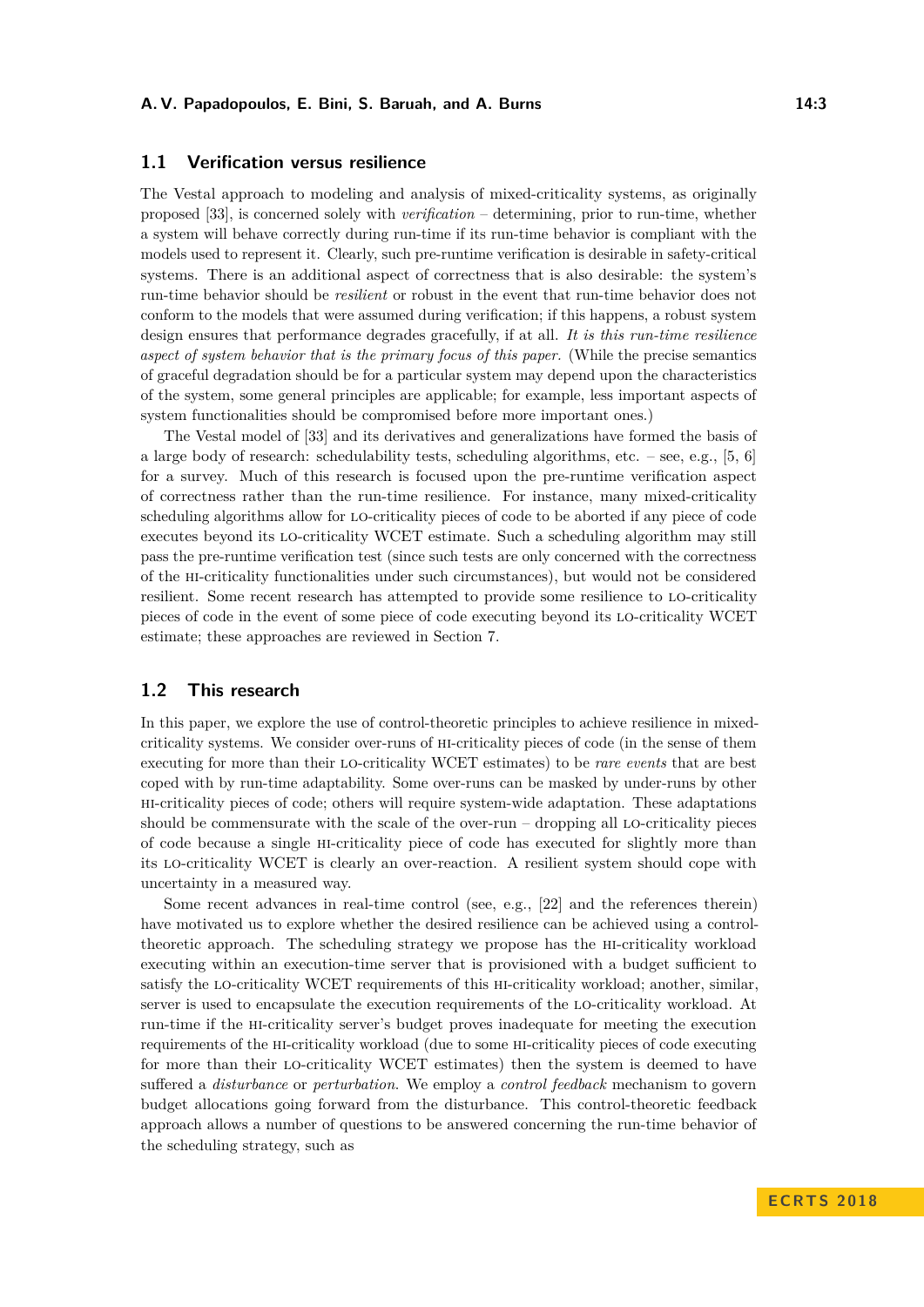### **14:4 AdaptMC: Control Theory for Mixed-Criticality Systems**

- $\blacksquare$  How long following a disturbance will it take the system to return to a non-perturbed state?
- What guaranteed level of service can be obtained for the lo-criticality workload?
- What is the maximum *magnitude* of disturbance that can be accommodated allowing for stable control and for the hi-criticality workload to remain schedulable?

## **1.3 Organization**

The remainder of this paper is organized as follows. Section [2](#page-3-0) presents the background for this work, while Section [3](#page-3-1) presents AdaptMC, the proposed approach, in detail. Section [4](#page-7-0) discusses how AdaptMC is designed and tuned, while Section [5](#page-9-0) presents how hard real-time guarantees can be provided, by means of the calculation of the supply bound function. Section [6](#page-12-0) presents a numerical evaluation of AdaptMC. Section [7](#page-15-0) reviews the related work, while Section [8](#page-15-1) concludes the paper.

# <span id="page-3-0"></span>**2 Background**

The use of feedback control to allocate resources has traditionally been applied to timevarying workloads [\[28,](#page-17-2) [7,](#page-16-2) [1\]](#page-16-3), and the kinds of offered guarantees have been probabilistic or soft real-time. Recently, however, a control scheme called the *Self-Adaptive Server (SAS)* has been proposed [\[22\]](#page-17-1), that provides both good average behavior and hard real-time guarantees. Such a guarantee is given by computing the supply bound function [\[21,](#page-17-3) [18,](#page-17-4) [27,](#page-17-5) [2\]](#page-16-4) of a periodic resource supply controlled by feedback [\[17\]](#page-17-6).

The main idea behind SAS is as follows. Each server in the system is assigned a budget of time to execute. The server is allowed execute more or less than the budget, but at the next round it will be assigned a budget that is corrected with a term that is proportional to the over- or under-run of the server. In [\[22\]](#page-17-1) this simple, yet effective, control structure is analyzed under the assumption that the maximum over- or under-run are bounded. The designed controller is proven to effectively adapt the budget at run-time, while the supply bound function associated with the controller can be computed offline.

# <span id="page-3-1"></span>**3 The Proposed Approach**

We are concerned with mixed-criticality systems in which the LO-criticality WCET values represent typical or common-case behavior: executions *rarely* exceed these WCET values and when they do, it is typically *by small amounts*. We seek to devise resilient scheduling strategies for such mixed-criticality systems. As briefly stated in Section [1,](#page-1-1) our proposed scheduling strategy uses two servers, one each for servicing the hi-criticality and lo-criticality workloads.<sup>[2](#page-3-2)</sup> In dimensioning these servers' budgets, our objective will be to modestly overallocate the hi-criticality server in the sense that "most of the time" we would expect the entire provisioned budget to not be needed. If an occasional modest over-run occurs in

<span id="page-3-2"></span><sup>&</sup>lt;sup>2</sup> For the kinds of application systems that we are interested in, work (in the form of "jobs") is typically generated by recurrent – periodic and sporadic – tasks; determining appropriate budget and period parameters for servers capable of accommodating the computational requirements of such recurrent tasks is an important issue that has been widely studied in the real-time scheduling community [\[18,](#page-17-4) [27,](#page-17-5) [2\]](#page-16-4). However, the issue of dimensioning such servers is orthogonal to the focus of this paper and we will not discuss it further, instead assuming that some appropriate scheme is used to determine appropriate server parameters such that if all jobs execute at their lo-criticality WCET estimates, then each server is able to correctly execute those jobs for which it is responsible.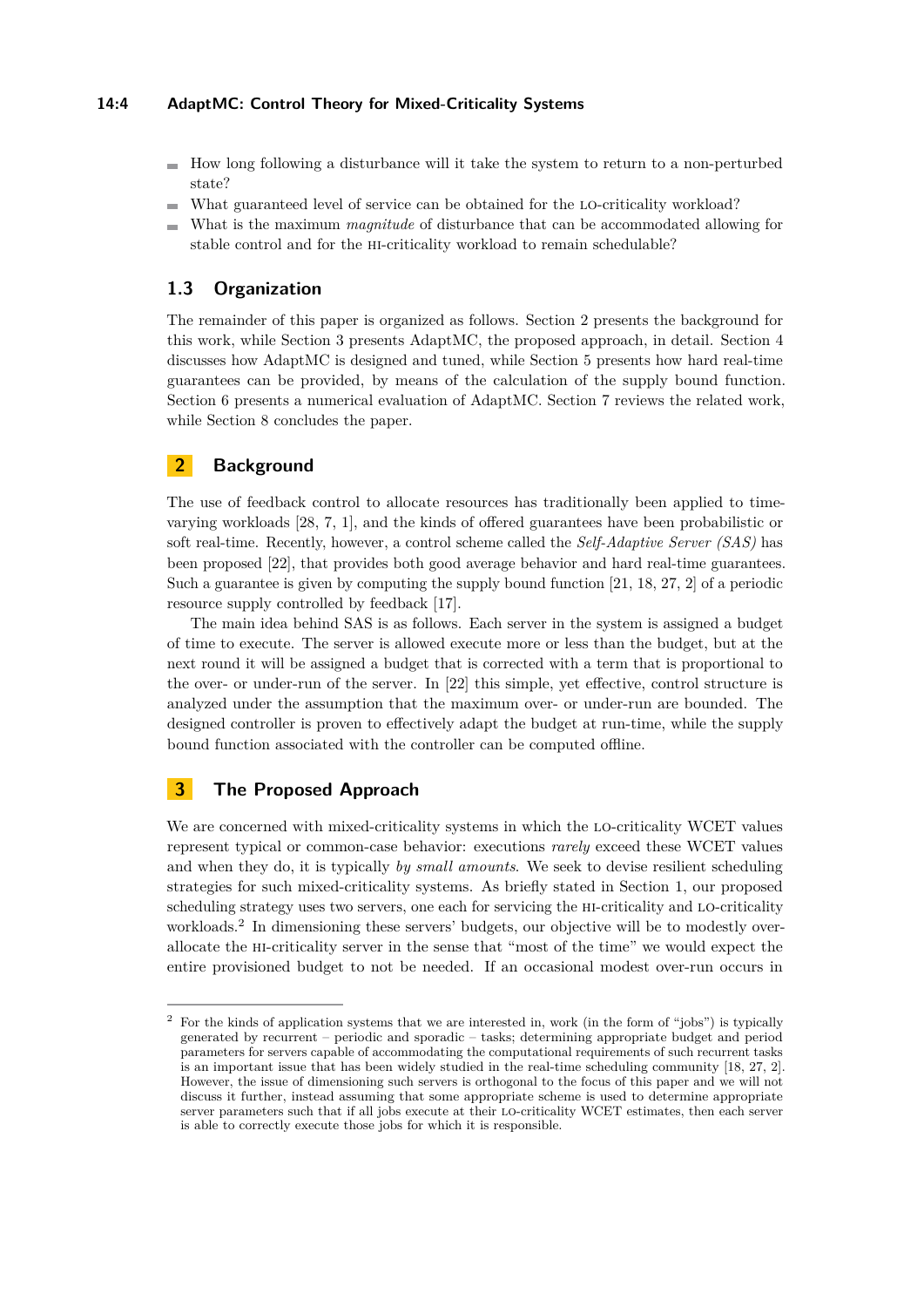

<span id="page-4-1"></span>**Figure 1** Server schedule over time.

the amount of execution required by the hi-criticality server (say, by an amount *x* over the budgeted amount), our run-time scheduling strategy is to allow the hi-criticality server to over-execute by this entire amount *x*, and then reduce the budget for the lo-criticality server by an amount somewhat smaller than *x*. Informally speaking, the hope is that after dealing with this one-time over-run, the hi-criticality server will not need to use its entire budgeted amount for some duration, and hence can compensate the lo-criticality server over this duration. However, (as we will see) our control-based scheduling strategy is robust to scenarios in which the hi-criticality server over-runs for an extended duration as well; if this happens, the lo-criticality server ends up getting under-served over an extended duration.

In order to develop a control-based strategy capable of achieving these goals, we needed to extend and adapt SAS (Self-Adaptive Server) [\[22\]](#page-17-1) in several directions. The feedback mechanism derived in this paper is an extension of SAS to the mixed-criticality context that enables:

- **1.** the adjustment of server budgets based on disturbances at both hi-criticality and locriticality servers (achieved by *cross gains* of the controller), and
- **2.** the exploitation of the asymmetric nature of disturbances that are permitted for the lo-criticality server (which may occasionally be under-served but never receives more than its budgeted amount) to provide less conservative supply bound functions.

The presence of these two characteristics, needed in the mixed-criticality context, renders the results in [\[22\]](#page-17-1) inapplicable directly; hence the extensions reported here. Section [3.1](#page-4-0) below describes the adaptive scheduling strategy we have developed; the control algorithm underpinning this strategy is described in Section [3.2](#page-5-0)

### <span id="page-4-0"></span>**3.1 Run-Time Scheduling Strategy**

We propose a 2-levels hierarchical scheduler with two schedulers at the top level, one for servicing lo-criticality work and the other, for servicing hi-criticality work (see Figure [1\)](#page-4-1). Let  $\bar{Q}_{\rm H}$  and  $\bar{Q}_{\rm L}$  denote the *target budgets* for the two servers, and  $\bar{P} = \bar{Q}_{\rm H} + \bar{Q}_{\rm L}$  the *target period*. We will describe later the manner in which values are assigned to these target budget parameters; intuitively speaking, we would assign them values such that under normal circumstances (i.e., all jobs completing within their lo-criticality WCET estimates) a periodic schedule with period  $\overline{P}$  in which the HI-criticality server executing for a duration  $\bar{Q}_{\text{H}}$  is followed by the LO-criticality server executing for a duration  $\bar{Q}_{\text{L}}$ , would meet all timing requirements for all the hi-criticality and the lo-criticality workload.

During run-time these two servers are repeatedly scheduled alternately. Let us refer to the *k*'th time that both servers are scheduled as the *k*'th round. Let  $Q_H(k)$  and  $Q_L(k)$  denote the *tentative budgets* that the control algorithm computes at the end of the *k*'th round, for allocating to the two servers for the  $(k+1)$ 'th round. Initially, we have  $Q_{\text{H}}(0) = \overline{Q}_{\text{H}}$  and  $Q_{\text{L}}(0) = \bar{Q}_{\text{L}}$ ; i.e., for the first round the tentative budgets are set to be equal to the target budgets.

Now suppose that during the  $(k+1)$ 'th round for some k, the HI-criticality server needs to execute for a duration **greater** than this tentative budget  $Q_H(k)$  in order to ensure the correct execution of all HI-criticality jobs (budget overrun). We allow it to do so, and let  $S_H(k+1)$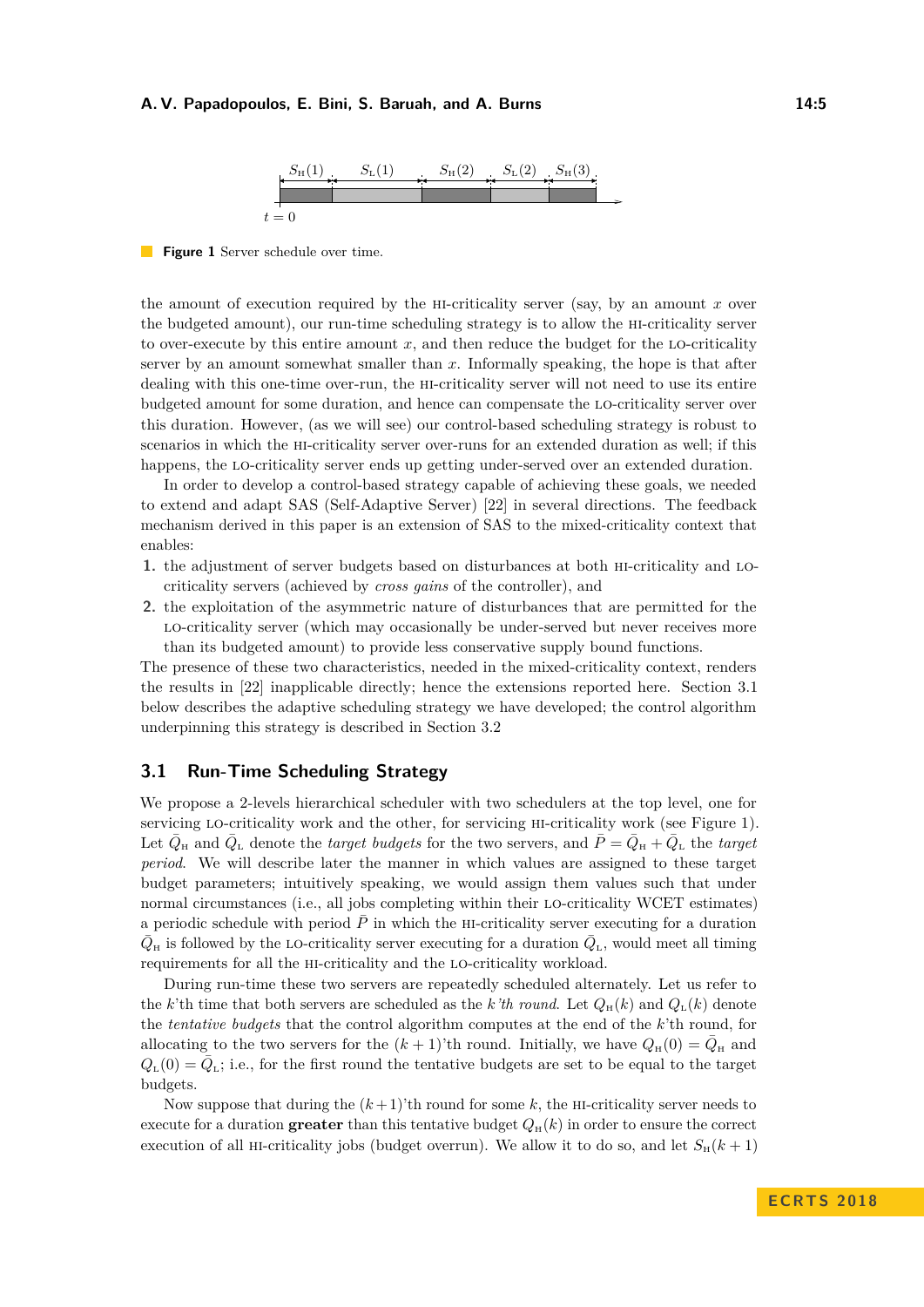#### **14:6 AdaptMC: Control Theory for Mixed-Criticality Systems**

denote the duration for which it executes –  $S_H(k+1)$  is called the *actual budget* assigned to the HI-criticality server during the  $(k+1)$ 'th round, and  $\varepsilon_{H}(k) = (S_{H}(k+1) - Q_{H}(k))$  is called the *disturbance* experienced by the hi-criticality server, i.e., the discrepancy between the target and actual budget. In response to such a disturbance, our control algorithm modifies the tentative budgets  $Q_H(k+1)$  and  $Q_L(k+1)$  computed for both servers for the next round, to compensate for the budget overrun and preserve the bandwidth.

### <span id="page-5-0"></span>**3.2 The Control Algorithm**

As stated earlier, our control-based scheduler is designed under the assumption that jobs executing beyond their lo-criticality WCET estimates will be rare events. The target budget  $\bar{Q}_{\rm H}$  for the HI-criticality server should be chosen to somewhat exceed the minimum needed in order to accommodate the lo-criticality WCET requirements for all the hi-criticality jobs; hence, if only one or a few jobs over-run their LO-criticality WCETs during a round, such over-runs are often masked by the excess budget and by under-runs of other hi-criticality jobs. It should only rarely be the case that such over-runs during any round get expressed as disturbances (i.e., as an  $\varepsilon<sub>H</sub>(k)$  value for some k); in the rare events when this does happen, our control algorithm requires that it be of magnitude that is bounded by an a priori known constant  $\bar{\varepsilon}_{\rm H}$ :  $|\varepsilon_{\rm H}(k)| \leq \bar{\varepsilon}_{\rm H}$ .

In order to accommodate these disturbances in the hi-criticality servers, our control algorithm will occasionally under-schedule the lo-criticality server, providing it a supply  $S_{\text{L}}(k+1)$  that is strictly less than the tentative budget  $Q_{\text{L}}(k)$  that had been computed for it – when this happens, the lo-criticality server is said to experience a disturbance  $\varepsilon_{\text{L}}(k) = (S_{\text{L}}(k+1) - Q_{\text{L}}(k))$ . We assume that such a disturbance will also be of magnitude that is bounded by another a priori known constant  $\bar{\varepsilon}_{L}$ , i.e., maximum budget over-run of the lo-criticality server.

Analogously, our run-time scheduler also bounds the "negative" disturbance to the hicriticality server: the amount by which the actual amount of execution supplied during a round is less than the tentative budget, to have a magnitude no greater than  $\bar{\varepsilon}_{H}$ . Summarizing the above discussion on disturbances, we obtain the following bounds on the magnitudes of the disturbances that could be experienced by both the servers:

<span id="page-5-1"></span>
$$
-\bar{\varepsilon}_{\rm H} \le \varepsilon_{\rm H}(k) \le \bar{\varepsilon}_{\rm H}, \quad -\bar{\varepsilon}_{\rm L} \le \varepsilon_{\rm L}(k) \le 0. \tag{1}
$$

As we had stated earlier, the actual budgets  $S_H(k+1)$  and  $S_L(k+1)$  assigned to the servers may be expressed as being equal to the computed tentative budgets  $Q_H(k)$  and  $Q_L(k)$ , plus the disturbances  $\varepsilon_{\text{H}}(k)$  and  $\varepsilon_{\text{L}}(k)$ .

$$
S_{\rm H}(k+1) = Q_{\rm H}(k) + \varepsilon_{\rm H}(k)
$$
  

$$
S_{\rm L}(k+1) = Q_{\rm L}(k) + \varepsilon_{\rm L}(k)
$$

The tentative budgets  $Q_H(k+1)$  and  $Q_L(k+1)$  that are computed by the control algorithm may similarly be expressed as the sum of tentative budgets computed for the previous round and a corrective term (called the "*control signal*") denoted  $u_{\text{H}}(k)$  and  $u_{\text{L}}(k)$ , that is computed by the control algorithm at the end of each round:

$$
Q_{\rm H}(k+1) = Q_{\rm H}(k) + u_{\rm H}(k)
$$
  

$$
Q_{\rm L}(k+1) = Q_{\rm L}(k) + u_{\rm L}(k)
$$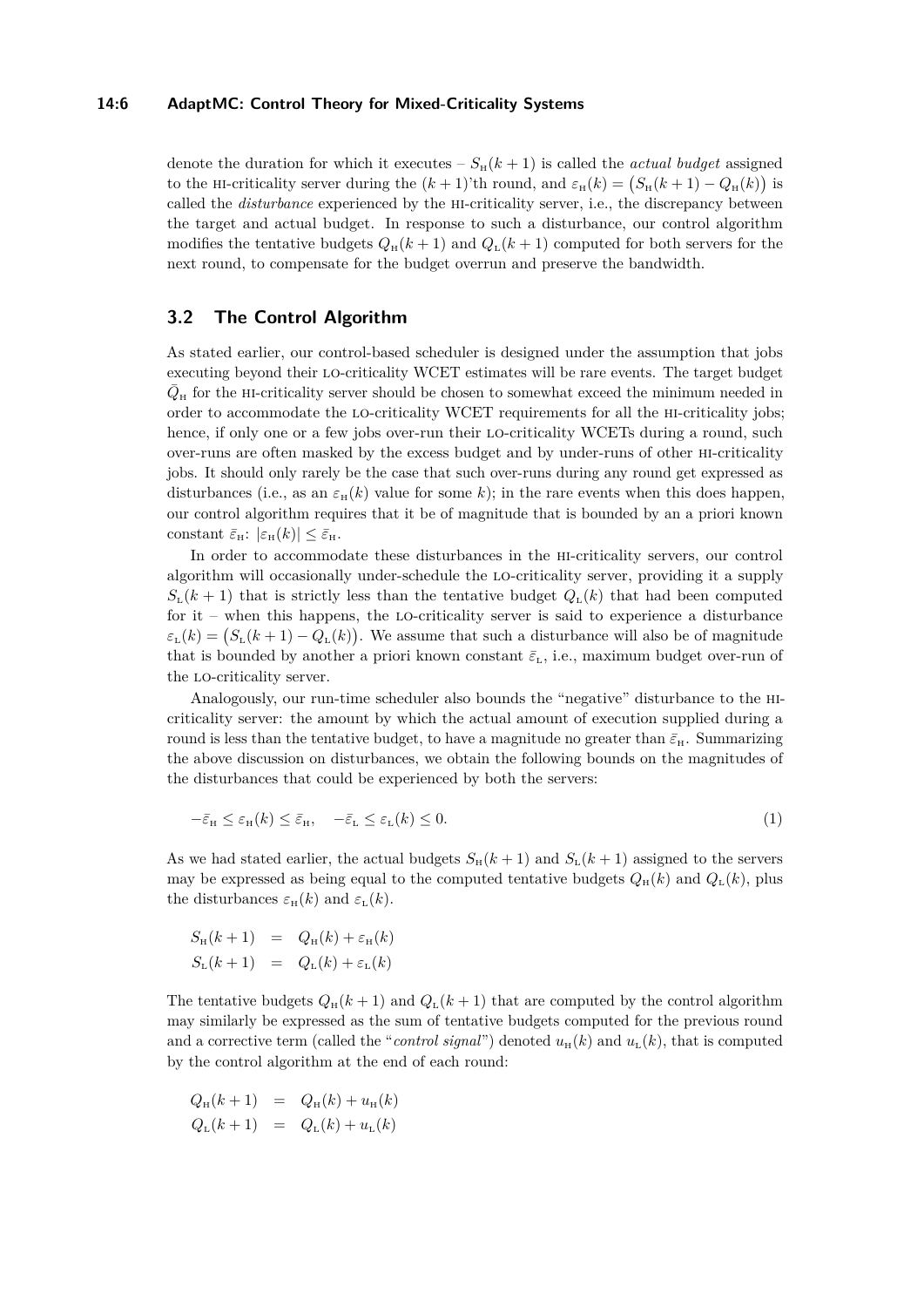Letting

$$
\boldsymbol{x}(k) = \begin{bmatrix} S_{\text{H}}(k) \\ S_{\text{L}}(k) \\ Q_{\text{H}}(k) \\ Q_{\text{L}}(k) \end{bmatrix}, \quad \boldsymbol{u}(k) = \begin{bmatrix} u_{\text{H}}(k) \\ u_{\text{L}}(k) \end{bmatrix}, \quad \boldsymbol{\varepsilon}(k) = \begin{bmatrix} \varepsilon_{\text{H}}(k) \\ \varepsilon_{\text{L}}(k) \end{bmatrix},
$$

one can express the *control system dynamics* – the change in values of the actual and tentative budgets across rounds that we have discussed above – in a more compact form, as follows:

<span id="page-6-1"></span>
$$
x(k+1) = \begin{bmatrix} 4 & B_u \\ 0 & 0 & 1 & 0 \\ 0 & 0 & 0 & 1 \\ 0 & 0 & 1 & 0 \\ 0 & 0 & 0 & 1 \end{bmatrix} x(k) + \begin{bmatrix} B_u \\ 0 & 0 \\ 0 & 0 \\ 1 & 0 \\ 0 & 1 \end{bmatrix} u(k) + \begin{bmatrix} 1 & 0 \\ 0 & 1 \\ 0 & 0 \\ 0 & 0 \end{bmatrix} \varepsilon(k).
$$
 (2)

We now discuss how the control signals are computed by the control algorithm (this computation is commonly referred to as the *control strategy*). In designing the controller, we assign values to four real-valued *gain* parameters  $K_{\text{HH}}, K_{\text{HL}}, K_{\text{LH}},$  and  $K_{\text{LL}}$  – the parameter design is discussed in Section [4](#page-7-0) – and compute the control signals as follows:

<span id="page-6-0"></span>
$$
u_{\rm H}(k) = K_{\rm HH}(\bar{Q}_{\rm H} - S_{\rm H}(k)) + K_{\rm HL}/\gamma(\bar{Q}_{\rm L} - S_{\rm L}(k)),
$$
  
\n
$$
u_{\rm L}(k) = \gamma K_{\rm LH}(\bar{Q}_{\rm H} - S_{\rm H}(k+1)) + K_{\rm LL}(\bar{Q}_{\rm L} - S_{\rm L}(k)).
$$
\n(3)

The parameters  $K_{\text{HH}}, K_{\text{HL}}, K_{\text{L},H}$ , and  $K_{\text{LL}}$  weigh the discrepancy between the target and actual budgets; the values assigned to these parameters reflect the effect each discrepancy has on the control signal. (Observe that in computing the control signal  $u<sub>L</sub>(k)$  that will be applied to the LO-criticality server, we are able to exploit the fact that the value of  $S_H(k+1)$ is already known when the LO-criticality server is scheduled during the  $(k + 1)$ 'th round; we therefore choose to exploit this fact to compute a "better" values for  $u_{\text{L}}(k)$ .)

By substituting the control strategy as represented by Eqn [\(3\)](#page-6-0) into Eqn [\(2\)](#page-6-1), rearranging terms, and letting  $\gamma$  denote the ratio of the target budgets, i.e.,  $\gamma = \bar{Q}_L/\bar{Q}_H$ , the closed-loop system dynamics may be represented as follows:

<span id="page-6-3"></span>
$$
S_{\mathrm{H}}(k+1) = Q_{\mathrm{H}}(k) + \varepsilon_{\mathrm{H}}(k) \tag{4}
$$

<span id="page-6-6"></span><span id="page-6-5"></span><span id="page-6-4"></span>
$$
S_{\mathcal{L}}(k+1) = Q_{\mathcal{L}}(k) + \varepsilon_{\mathcal{L}}(k) \tag{5}
$$

$$
Q_{\rm H}(k+1) = Q_{\rm H}(k) + K_{\rm HH}(\bar{Q}_{\rm H} - S_{\rm H}(k)) + K_{\rm HL}/\gamma(\bar{Q}_{\rm L} - S_{\rm L}(k))
$$
\n(6)

<span id="page-6-2"></span>
$$
Q_{\rm L}(k+1) = Q_{\rm L}(k) + K_{\rm LL}(\bar{Q}_{\rm L} - S_{\rm L}(k)) + K_{\rm LH} \gamma(\bar{Q}_{\rm H} - S_{\rm H}(k+1))
$$
\n(7)

or, in a more compact way:

$$
\boldsymbol{x}(k+1) = \boldsymbol{A}_{CL}\,\boldsymbol{x}(k) + \boldsymbol{B}_{Q}\,\bar{\boldsymbol{Q}} + \boldsymbol{B}_{\varepsilon,CL}\,\boldsymbol{\varepsilon}(k)
$$
\n(8)

with

$$
\mathbf{A}_{CL} = \begin{bmatrix} 0 & 0 & 1 & 0 \\ 0 & 0 & 0 & 1 \\ -K_{\text{HH}} & -\frac{K_{\text{HL}}}{\gamma} & 1 & 0 \\ 0 & -K_{\text{LL}} & -\gamma K_{\text{LH}} & 1 \end{bmatrix}, \quad \mathbf{B}_{Q} = \begin{bmatrix} 0 & 0 \\ 0 & 0 \\ K_{\text{HH}} & \frac{K_{\text{HL}}}{\gamma} \\ \gamma K_{\text{LH}} & K_{\text{LL}} \end{bmatrix},
$$

$$
\bar{\mathbf{Q}} = \begin{bmatrix} \bar{Q}_{\text{H}} \\ \bar{Q}_{\text{L}} \end{bmatrix}, \quad \mathbf{B}_{\varepsilon, CL} = \begin{bmatrix} 1 & 0 \\ 0 & 1 \\ 0 & 0 \\ -\gamma K_{\text{LH}} & 0 \end{bmatrix}.
$$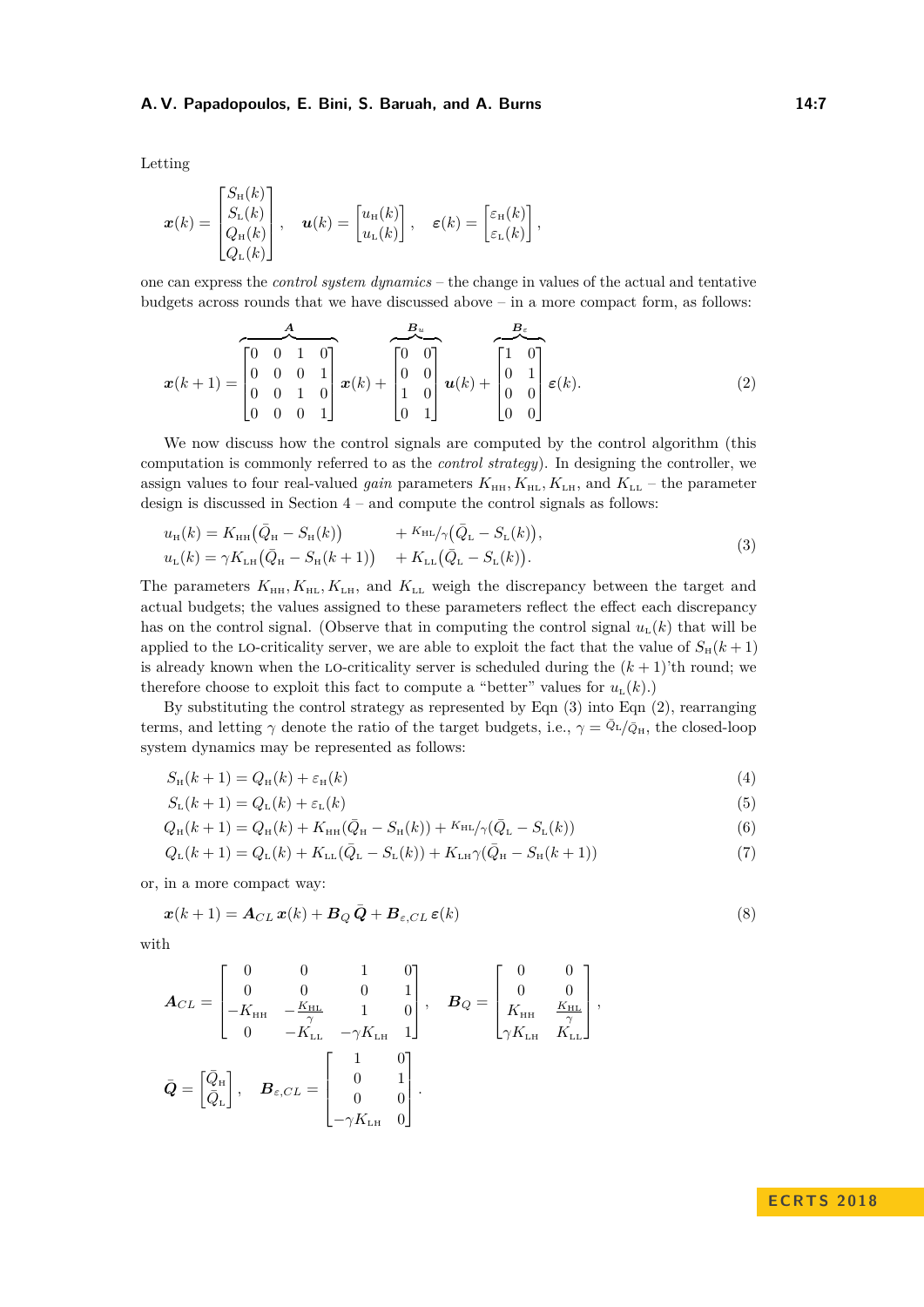#### **14:8 AdaptMC: Control Theory for Mixed-Criticality Systems**

The eigenvalues of  $A_{CL}$  determine the convergence time towards the value  $\bar{x}$  for the system state. These can be obtained from the characteristic polynomial of  $A_{CL}$ :

<span id="page-7-2"></span>
$$
p(z) = z4 - 2z3 + (KHH + KLL + 1) z2 - (KHH + KLL + KHLKLL)z + KHHKLL.
$$
 (9)

Since the considered system is linear, we can use the superposition principle<sup>[3](#page-7-1)</sup>, and consider separately the effect of *Q* and  $\varepsilon$  on the evolution of *x*. The *z*-transform of [\(8\)](#page-6-2) is:

$$
\mathbf{X}(z) = (z\mathbf{I} - \mathbf{A}_{CL})^{-1} \left( \mathbf{x}(0) + \mathbf{B}_{Q} \bar{\mathbf{Q}} + \mathbf{B}_{\varepsilon, CL} \mathbf{E}(z) \right)
$$
(10)

Evaluating the transfer function from the error  $\varepsilon$  to the state x for  $z = 1$  computes, in control theoretical terms, the asymptotic effect of the unitary constant disturbance  $\varepsilon$  on the state x; in the considered case, evaluating  $(zI - A_{CL})^{-1}B_{\varepsilon,CL}$  for  $z = 1$  yields:

$$
(\boldsymbol{I} - \boldsymbol{A}_{CL})^{-1} \boldsymbol{B}_{\varepsilon, CL} = \begin{bmatrix} 0 & 0 \\ 0 & 0 \\ -1 & 0 \\ 0 & -1 \end{bmatrix}
$$

that proves that the effect of  $\varepsilon$  on  $S$  (the first two rows) vanishes asymptotically to zero independently of the values assigned to the gain parameters. The effect of a unitary constant disturbance on the budgets  $Q$ , on the other hand, is to compensate  $\varepsilon$  by reducing the budget of exactly a unity so that value of *S* will compensate perfectly the disturbance *ε*.

# <span id="page-7-0"></span>**4 Designing the Control Algorithm**

In Section [3](#page-3-1) we described how the control logic can be used to adjust the resource budgets allocated to hi and lo-criticality servers. In this section, we are going to explore the assignment of values to the control gain parameters  $K_{\text{HH}}$ ,  $K_{\text{HL}}$ ,  $K_{\text{LH}}$ , and  $K_{\text{LL}}$  such that the resulting budget dynamics are guaranteed to possess the desirable control-theoretic properties of *compensation* and *stability*.

**Definition 1** (Compensation property). A single disturbance  $\varepsilon(k)$  on the HI/LO-criticality server results in an opposite or null effect on the value of  $S(k+1)$  (i.e., the actual budget) of the lo/hi-criticality server, i.e.,

$$
\exists n > 0 : \varepsilon_i(k) = -\alpha(k+n)u_j(k+n), \quad \alpha(k+n) \ge 0, i, j \in \{\text{H}, \text{L}\}, \text{ and } i \ne j.
$$

The intuition of the compensation property is that whenever the hi-criticality server exceeds its budget  $(S_H(k+1) > Q_H(k))$ , the LO-criticality server compensates for this disturbance by temporarily reducing its budget. On the other hand, when the lo-criticality server requires less time for its execution  $(S_L(k+1) < Q_L(k))$ , then the HI-criticality server will be allowed to temporarily increase its budget. Finally, when the hi-criticality server executes for less time  $(S_H(k+1) < Q_H(k))$ , then the LO-criticality server can temporarily increase its budget.

The overall objective is to both preserve the bandwidth of the two servers, and to reach the target period  $\bar{P} = \bar{Q}_H + \bar{Q}_L$ .

<span id="page-7-1"></span><sup>3</sup> The *superposition principle* for linear systems states that the net response caused by multiple stimuli upon such a system is equal to the sum of the responses that would have been caused by each individual stimulus.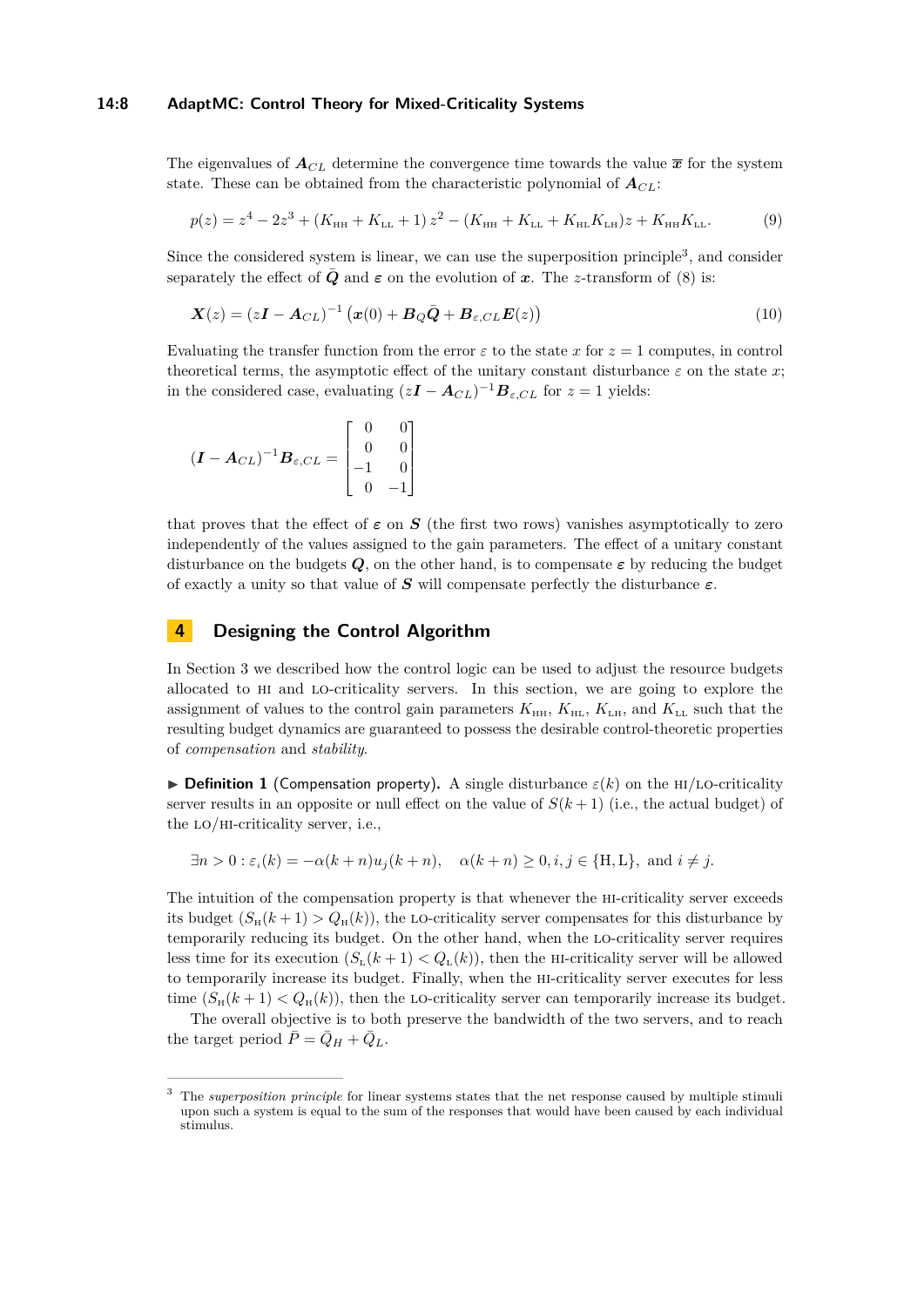#### $\blacktriangleright$  Theorem 2. If

<span id="page-8-0"></span>
$$
K_{\rm HH} > 0, K_{\rm HL} \ge 0, K_{\rm LH} \ge 0, K_{\rm LL} > 0,
$$
\n(11)

*then the system* [\(8\)](#page-6-2) *exhibits the compensation property.*

**Proof.** First, let us consider the case when  $K_{ii} > 0$ ,  $K_{HL} = K_{LH} = 0$ ,  $i \in \{H, L\}$  makes the HIand lo-criticality systems completely decoupled. It is trivial to show that the compensation property holds, since  $\varepsilon_H$  has no effect on the LO-criticality server, and  $\varepsilon_L$  has no effect on the hi-criticality server.

Therefore, we focus on the case  $K_{ij} > 0$ ,  $i, j \in \{H, L\}$ . Since we are dealing with a linear system, we can consider the effect of the disturbances separately, and then use the superposition principle. Without loss of generality, let us consider a positive disturbance  $\varepsilon_{\text{H}} > 0$ , and an initial condition  $S_i(0) = Q_i(0) = \overline{Q}_i$ ,  $i \in \{\text{H}, \text{L}\}\$ . First, consider the case when  $K_{ij} > 0$ ,  $i, j \in \{H, L\}$ .  $\varepsilon_H$  has the effect of increasing the value of  $S_H$ , according to [\(4\)](#page-6-3), without affecting immediately the value of  $S_{\text{L}}$ , according to [\(5\)](#page-6-4). If  $K_{ij} > 0$ ,  $i, j \in \{\text{H}, \text{L}\},$  and increasing value of  $S_{\rm H}$  will make decrease both the tentative budgets, as per [\(6\)](#page-6-5), and [\(7\)](#page-6-6). Therefore, in the next step, the tentative budget allocated to the two servers is decreased, with the effect that  $S_{\rm H}$  is above the desired budget  $\overline{Q}_{\rm H}$ , while  $S_{\rm L}$  is below the desired budget  $\bar{Q}_{\tt L}$  .

Analogous considerations can be done for the respective negative case. This concludes the proof.  $\blacksquare$ 

Notice that the compensation property of the control scheme of [\(8\)](#page-6-2) relates to the transient behavior caused by the occurrence of a disturbance – it does not guarantee that the effect of a disturbance will eventually vanish. Hence a second essential property of the control scheme of [\(8\)](#page-6-2) is *stability*. If stability is not guaranteed, then it is not possible to preserve the bandwidth, and not even to preserve the target period  $\overline{P}$ . We want the effect of transient perturbations to be transient, and desire that the actual server budgets tend towards the specified target budget values. Theorem [2](#page-8-0) guarantees some properties on the initial transient, but it does not guarantee the convergence of the system behavior towards the desired budget; guaranteeing such convergence is equivalent, in control theory terminology, to requiring stability of the controlled system.

Stability of discrete-time systems, such as the one specified by Expression [\(8\)](#page-6-2), is guaranteed if and only if the roots of the characteristic polynomial  $p(z)$  of [\(9\)](#page-7-2) are within the unit circle over the complex plane C. That is

$$
p(z) = 0 \quad \Rightarrow \quad |z| < 1.
$$

Such a condition on the polynomial  $p(z)$  can be translated into a condition over the coefficients of the polynomial and, in turn, into a condition over the control gains  $K_{\text{HH}}, K_{\text{HL}}, K_{\text{LH}},$  and *K*LL. Jury's stability criterion (see, for example, [\[23,](#page-17-7) Sec 3.15.2]) offers a necessary and sufficient condition for the stability of a discrete-time system in the form of a set of inequalities which are functions of the coefficients of the characteristic polynomial. By applying Jury's criterion to the polynomial  $p(z)$  of [\(9\)](#page-7-2), one can obtain four analytic conditions on the values of the parameters  $K_{ij}$ ,  $i, j \in \{H, L\}$  that guarantee stability. We do not present these conditions here since they are quite lengthy and complex, but point out that they can be computed through a symbolic manipulation tool<sup>[4](#page-8-1)</sup> from the expression of  $p(z)$ .

<span id="page-8-1"></span><sup>&</sup>lt;sup>4</sup> We used the Matlab function available at  $https://se.mathworks.com/matlabcentral/fileexchange/$ [13904-jury](https://se.mathworks.com/matlabcentral/fileexchange/13904-jury) in combination with the Matlab symbolic toolbox.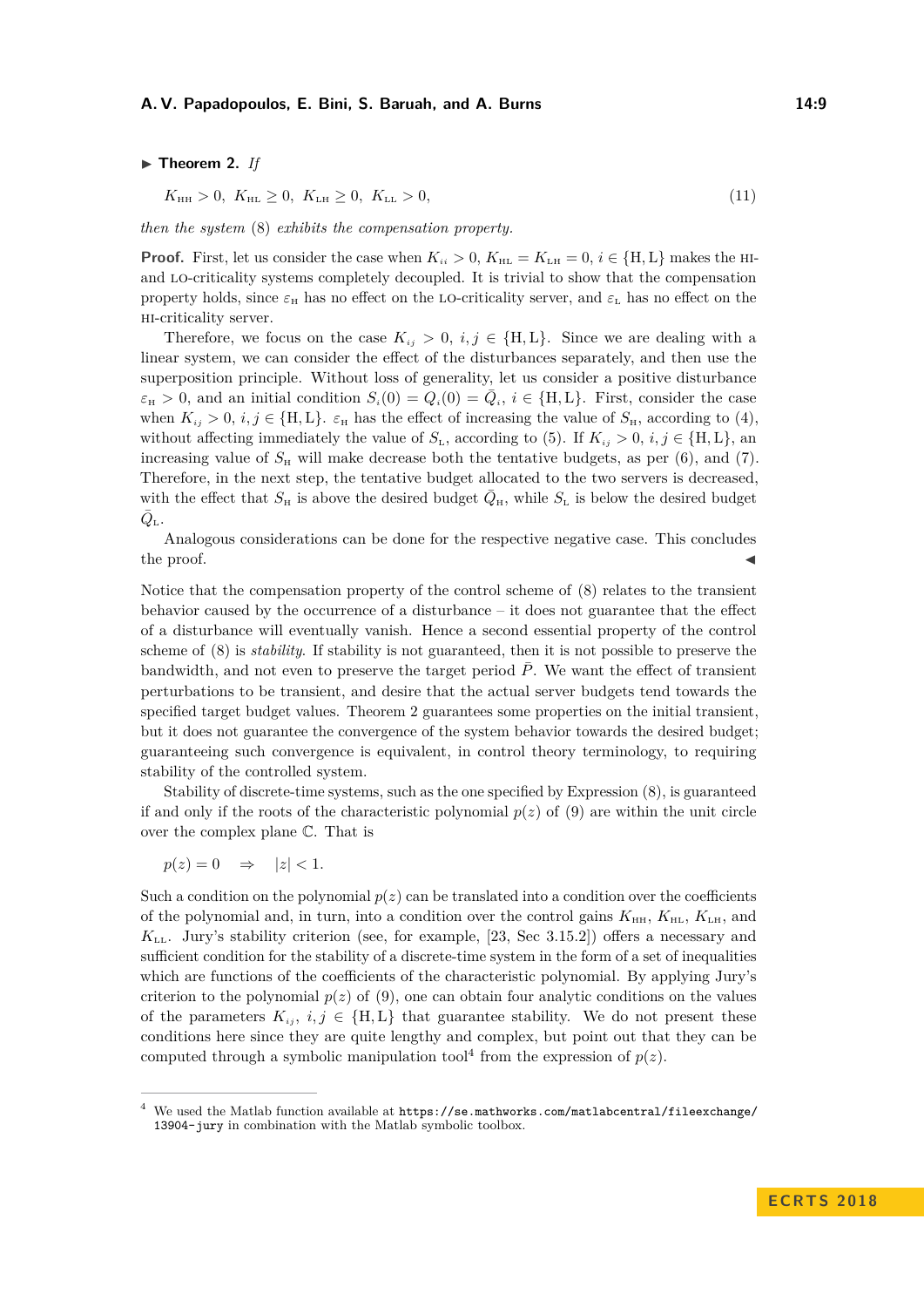<span id="page-9-1"></span>

**Figure 2** Region of feasible control gains. The illustrated regions correspond to the values of  $K_i \in \{0, 0.01, 0.02, 0.05, 0.1, 0.2, 0.3, 0.35\}$ , respectively from the larger region to the smaller one. Black dots represent the gains of the controllers selected for the examples illustrated in Section [6.](#page-12-0)

The intersection of the inequalities [\(11\)](#page-8-0) with the stability conditions that are obtained with the Jury criterion describes the region of the feasible controller gains that guarantee both the compensation property and the stability of the controller. Figure [2](#page-9-1) shows the contour plot of the stability regions for the parameters  $K_{\text{HH}}$ ,  $K_{\text{LL}}$ , for different values of  $K_{\text{i}} = K_{\text{HL}} K_{\text{LH}}$ (identified in the figure with different colors). Notice that the region is symmetric with respect to the plane  $K_{\text{HH}} = K_{\text{LL}}$ , and that for increasing  $K_i$  the stability region shrinks. Moreover, for  $K_i = 0$ , the stability region is  $0 < K_{HH} < 1$ , and  $0 < K_{LL} < 1$ .

# <span id="page-9-0"></span>**5 Bounding the Resource Supply**

Feedback control for real-time resource allocation was initially used for tracking time-varying workloads [\[28,](#page-17-2) [7,](#page-16-2) [1\]](#page-16-3). Because of the unpredictable nature of variations, the type of offered guarantees are probabilistic or soft real-time. Recently, however, it was shown that a control scheme can provide both a good average behavior *and* hard-real-time guarantees [\[22\]](#page-17-1). Such a guarantee was given by computing the "supply bound function" of a periodic resource supply controlled by a feedback loop such as the one described by Expression [\(8\)](#page-6-2).

Bounds to supply functions are a commonly used abstraction for modeling the minimum amount of a computing resource that is available over time [\[21,](#page-17-3) [18,](#page-17-4) [27,](#page-17-5) [2\]](#page-16-4). They have demonstrated their applicability to realistic use cases (e.g., avionics [\[12\]](#page-16-5)) and there exist measurement-based tools to determine them from actual system execution traces [\[20\]](#page-17-8). Let us briefly recall the main concepts. Let  $s(t)$  be the indicator function of the availability of a resource:

<span id="page-9-2"></span>
$$
s(t) = \begin{cases} 1 & \text{the resource is available at time } t \\ 0 & \text{the resource is not available at time } t, \end{cases}
$$
 (12)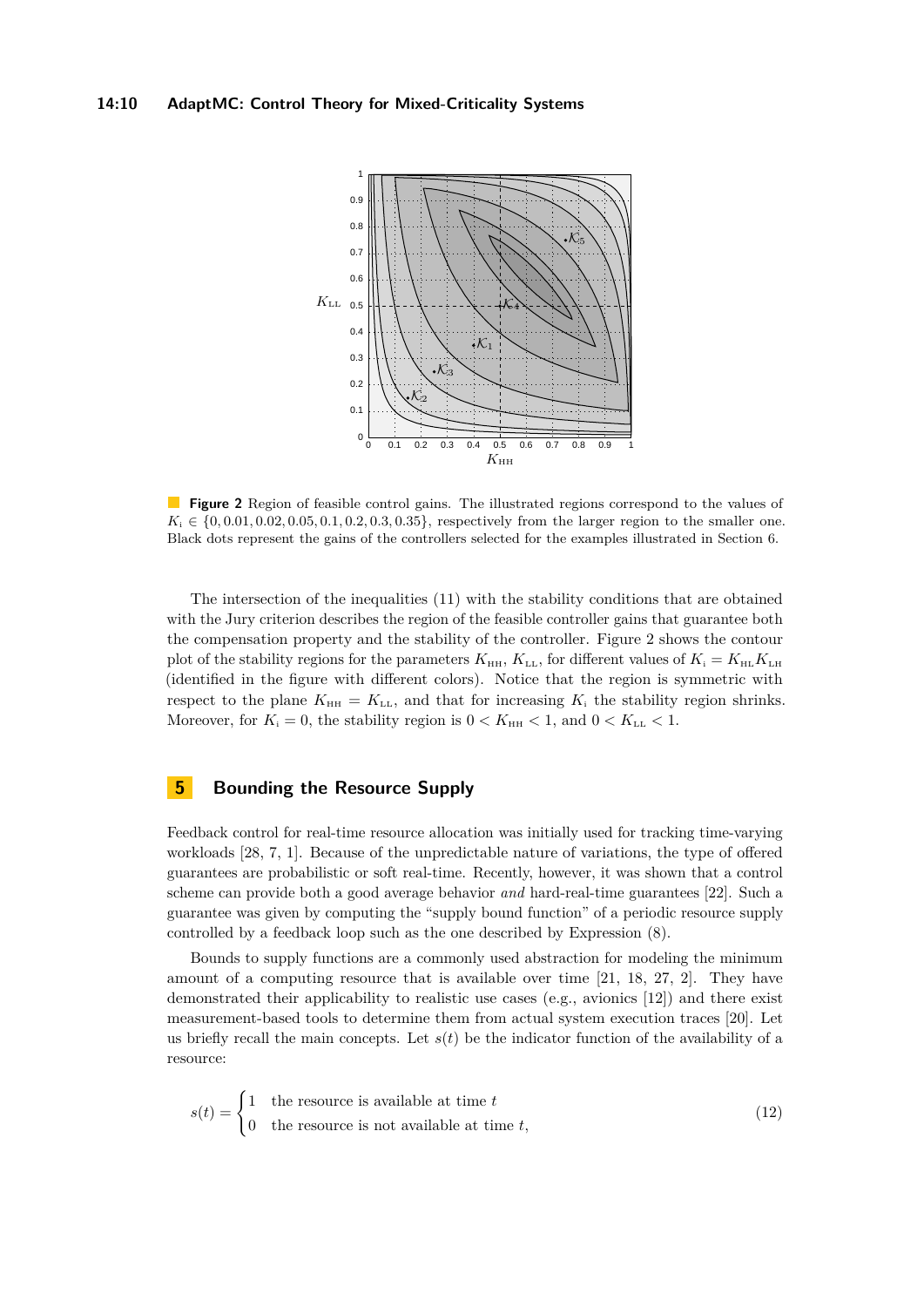<span id="page-10-0"></span>

<span id="page-10-1"></span>**Figure 3** Active intervals interleaved with idle intervals.

Then the *supply bound function*  $\operatorname{sbf}(t)$  is such that it is

$$
\forall t_0, t, \quad \textsf{sbf}(t) \le \int_{t_0}^{t_0 + t} s(\tau) \, d\tau. \tag{13}
$$

Clearly, from  $(13)$ , the bound  $\mathsf{sbf}(t)$  may not be unique. The aim of much of the research in this area is to find valid bounds sbf(*t*) fulfilling [\(13\)](#page-10-0), which are as high as possible.

In [\[22\]](#page-17-1), the resource availability schedule is modeled as a sequence of *active* intervals of duration *S*(*k*) in which the resource is provided, alternating with intervals of *idle* time of duration  $Z(k)$ . An example of such a schedule and the corresponding representation by means of the sequences  $S(k)$  and  $Z(k)$  is illustrated in Figure [3.](#page-10-1) Such a model offers some advantages over the traditional model by the indicator function of a schedule (as in Eq. [12\)](#page-9-2). In fact, it was proved (Lemma 1 in [\[22\]](#page-17-1)) that the supply function lower bound  $\mathsf{sbf}(t)$  can be written as a function of the sequences of active and idle intervals. Specifically, it was shown that if the resource offered by a schedule is modeled by a sequence of supply intervals of length  $\{S(k)\}_{k=1,2,...}$  interleaved by a sequence of idle intervals of length  $\{Z(k)\}_{k=1,2,...}$ then the following constitutes a valid supply bound function for this resource availability:

<span id="page-10-2"></span>
$$
\mathsf{sbf}(t) = \min\left\{t - \sigma_z(n), \sigma_s(n)\right\}, \quad t \in \mathbb{I}_n, n \in \mathbb{N} \tag{14}
$$

with the sequence of intervals  $\{\mathbb{I}_n\}_{n\in\mathbb{N}}$  defined as

$$
\mathbb{I}_n = \begin{cases} \left[0, \sigma_z(1)\right) & n = 0\\ \left[\sigma_z(n) + \sigma_s(n-1), \sigma_z(n+1) + \sigma_s(n)\right) & n \ge 1 \end{cases}
$$
\n(15)

and with

<span id="page-10-3"></span>
$$
\sigma_{S}(n) = \inf_{n_0} \sum_{k=n_0}^{n_0+n-1} S(k), \quad \sigma_{Z}(n) = \sup_{n_0} \sum_{k=n_0}^{n_0+n-1} Z(k), \tag{16}
$$

properly extended at  $n = 0$  with  $\sigma_s(0) = \sigma_z(0) = 0$ . The worst-case nature of the bound is condensed in  $\sigma_s(n)$  that is the smallest sum of the lengths of *n* consecutive active intervals (respectively,  $\sigma_z(n)$  is the largest sum of the length of *n* consecutive idle intervals). Figure [4](#page-11-0) illustrates an example of supply function  $\mathsf{sbf}(t)$ . In the figure, we also draw on top the extent of the intervals  $\mathbb{I}_n$ .

### **5.1 Characterizing the Server Supply Functions**

One criticism of many mixed-criticality scheduling algorithms that have been proposed is that the lo-criticality workload is severely penalized (e.g., dropped entirely) in the event of the mixed-criticality system behavior exceeding its lo-criticality specifications. As stated earlier, this violates the principle of resilience or robustness, which requires that slight deviations from lo-criticality specifications should result in slight degradation of performance (in mixed-criticality settings, to only the lo-criticality workload). In this section, we discuss

**E C R T S 2 0 1 8**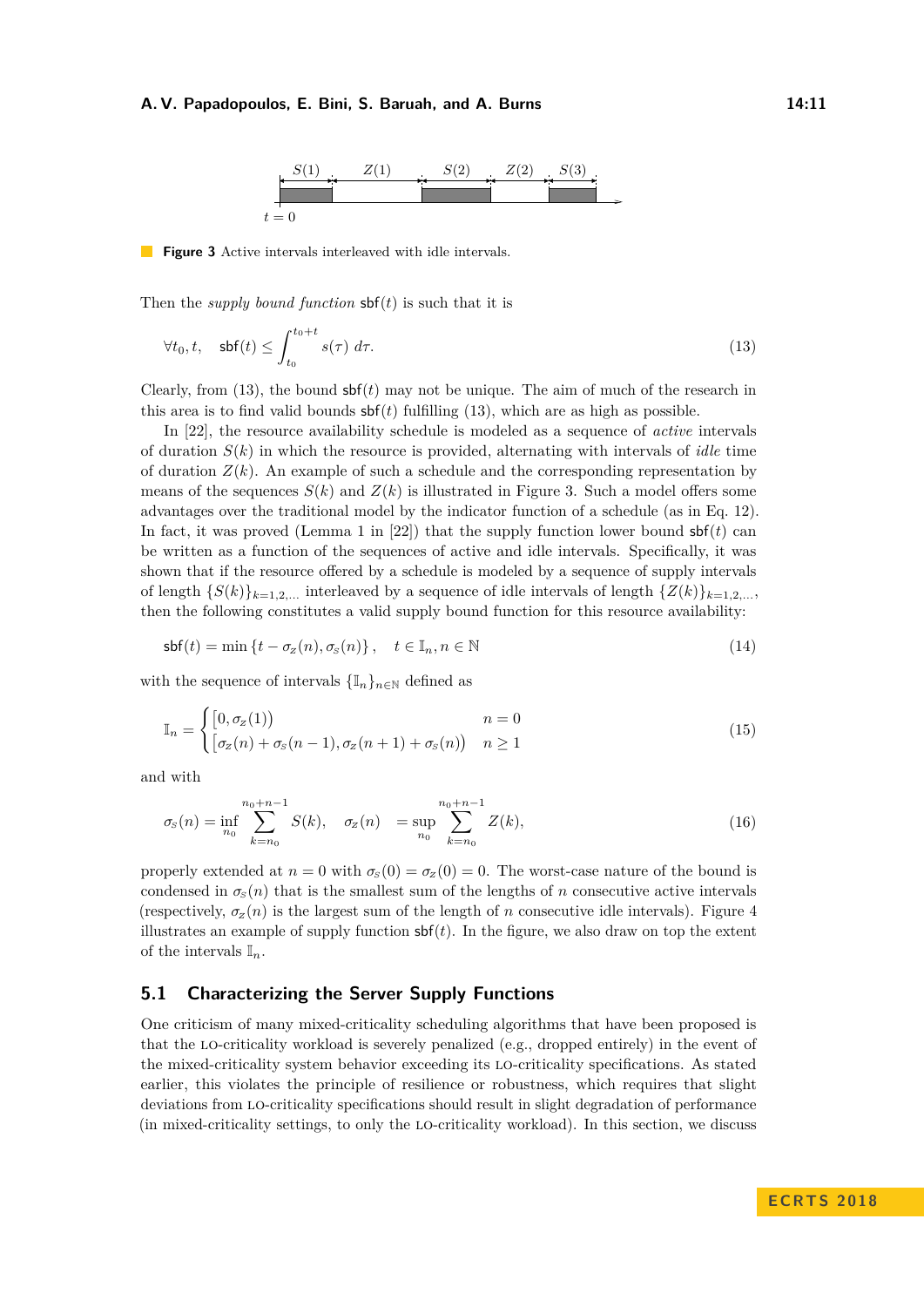#### <span id="page-11-0"></span>**14:12 AdaptMC: Control Theory for Mixed-Criticality Systems**



**Figure 4** An example of supply bound function  $\mathsf{sbf}(t)$  for a resource supply described by sequences  $S(k)$  and  $Z(k)$  of active and idle intervals.

how an appropriate assignment of values to the gains of the controller  $K_{\text{HH}}, K_{\text{HL}}, K_{\text{L},H}}$ , and *K*LL enables such resilience by guaranteeing some resource supply to the lo-criticality server.

Our overall approach is inspired by, and based upon, the analysis proposed by Papadopou-los et al. [\[22\]](#page-17-1). However, there are several differences in the server requirements/assumptions between our model and the model in [\[22\]](#page-17-1), that renders the main result (Theorem 1 of [\[22,](#page-17-1) page 231]) inapplicable for our purposes.

- $\blacksquare$  First, while disturbances were assumed in [\[22\]](#page-17-1) to have symmetric bounds, in this paper the lo-criticality server may only experience a a *negative* disturbance, as in [\(1\)](#page-5-1); equivalently, the lo-criticality server is never allowed to execute beyond the tentative budget that is computed for it by the control strategy.
- $\blacksquare$ Second, in our mixed-criticality run-time algorithm, the servers assigning the computing resource are *coupled* by cross gains  $K_{\text{HL}}$  and  $K_{\text{LH}}$ : letting  $i, j \in \{H, L\}$ , it is possible to correct the server budget  $S_i(k+1)$  based on any disturbance  $\varepsilon_i(k)$ . This enables a more prompt compensation.

The following theorem characterizes the relationship between the run-time behavior of the two servers, and enables us to determine the supply function of both the hi-criticality and LO-criticality servers. In the theorem we use the notation  $h_{ij}(k)$ ,  $g_{ij}(k)$ , and  $r_{ij}(k)$  to denote the *impulse*, *step*, and *ramp* responses, respectively, of the system with input  $\varepsilon_j(k)$  and output  $S_i(k)$ , with  $i, j \in \{H, L\}$  (see [A](#page-18-0)ppendix A for the definitions of the considered input signals).

 $\triangleright$  **Theorem 3.** *Consider a pair of* HI-criticality and LO-criticality servers, whose budgets  $S_H(k)$ *and*  $S_L(k)$  *are subject to disturbances*  $\varepsilon_H(k)$  *and*  $\varepsilon_L(k)$  *respectively, with closed-loop system dynamics as specified by Equation [\(8\)](#page-6-2). If the disturbances are bounded as specified by [\(1\)](#page-5-1), then the supply function*  $\text{sbf}_{\text{H}}(t)$  *of the* HI-criticality server is as specified in Equation [\(14\)](#page-10-2) *with*

<span id="page-11-1"></span>
$$
\sigma_{\rm s}(n) = n\bar{Q}_{\rm H} - \bar{\varepsilon}_{\rm H} \mathcal{N}_{\rm HH}(n) - \frac{\bar{\varepsilon}_{\rm L}}{2} \big( \mathcal{I}_{\rm HL}(n) + \mathcal{N}_{\rm HL}(n) \big),
$$
  
\n
$$
\sigma_{\rm z}(n) = n\bar{Q}_{\rm L} + \bar{\varepsilon}_{\rm H} \mathcal{N}_{\rm LH}(n) + \frac{\bar{\varepsilon}_{\rm L}}{2} \big( \mathcal{J}_{\rm LL}(n) + \mathcal{N}_{\rm LL}(n) \big),
$$
\n(17)

and the supply function  $\text{sbf}_{L}(t)$  of the LO-criticality server is as specified in Equation [\(14\)](#page-10-2) *with*

<span id="page-11-2"></span>
$$
\sigma_{\rm s}(n) = n\bar{Q}_{\rm L} - \bar{\varepsilon}_{\rm H} \mathcal{N}_{\rm LH}(n) - \frac{\bar{\varepsilon}_{\rm L}}{2} \big( \mathcal{I}_{\rm LL}(n) + \mathcal{N}_{\rm LL}(n) \big),
$$
  
\n
$$
\sigma_{\rm z}(n) = n\bar{Q}_{\rm H} + \bar{\varepsilon}_{\rm H} \mathcal{N}_{\rm HH}(n) + \frac{\bar{\varepsilon}_{\rm L}}{2} \big( \mathcal{J}_{\rm HL}(n) + \mathcal{N}_{\rm HL}(n) \big).
$$
\n(18)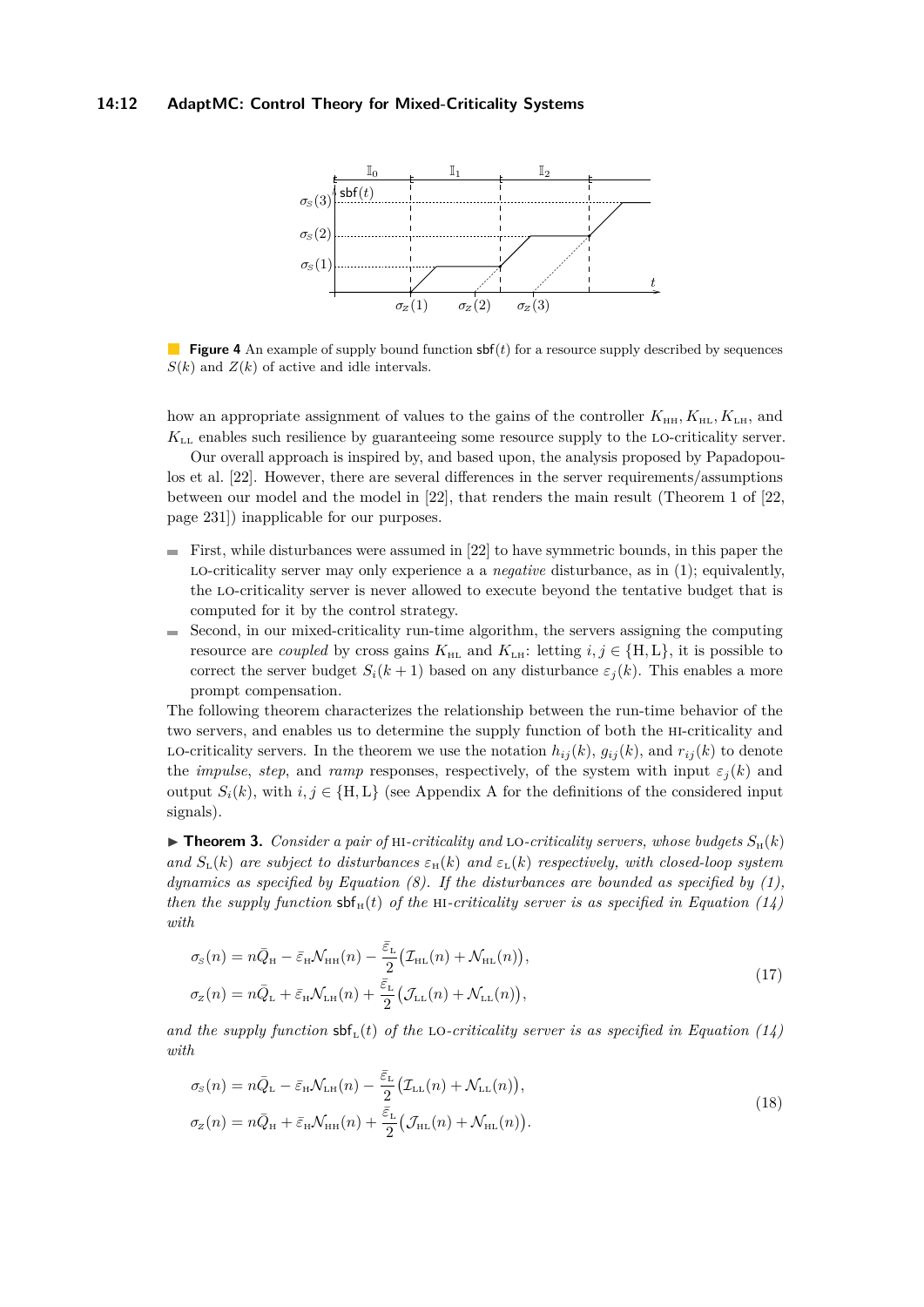*The coefficients*  $\mathcal{N}_{ii}(n)$ *,*  $\mathcal{I}_{ii}(n)$ *, and*  $\mathcal{J}_{ii}(n)$  *used in the equations above are set as* 

<span id="page-12-1"></span>
$$
\mathcal{N}_{ij}(n) = \sum_{k=0}^{\infty} |g_{ij}(k) - g_{ij}(k - n)|
$$
  
\n
$$
\mathcal{I}_{i_{\text{L}}}(n) = \sup_{k} \{ r_{i_{\text{L}}}(k) - r_{i_{\text{L}}}(k - n) \}
$$
  
\n
$$
\mathcal{J}_{i_{\text{L}}}(n) = \sup_{k} \{ r_{i_{\text{L}}}(k - n) - r_{i_{\text{L}}}(k) \}
$$
\n(19)

*with*  $i, j \in \{H, L\}$  *corresponding to the* LO-criticality and HI-criticality servers, respectively.

**Proof.** In the appendix (Appendix [A\)](#page-18-0).

Theorem [3](#page-12-1) enables us to determine the supply function of both the hi-criticality and locriticality servers. In the next section, several design choices for the control gain parameters are illustrated and discussed; it is shown how different desired behaviors can be achieved by an appropriate choice of gain parameters.

### <span id="page-12-0"></span>**6 Evaluation via Simulation**

By characterizing the run-time dynamics of both the hi-criticality and the lo-criticality server, Equation [\(8\)](#page-6-2) and Theorem [3](#page-12-1) allow us to estimate the system response to different kinds of transient deviations from the expected "common-case" behavior, as characterized by the lo-criticality WCET estimates. We now explore, via some simulation experiments, (i) the manner in which the choice of gain parameter values influences the precise nature of resilience exhibited by the run-time scheduler, and (ii) how our proposed scheme compares with a simpler alternative strategy that is not based on the application of control-theoretic principles.

### <span id="page-12-2"></span>**6.1 The Influence of Parameter Values**

A closed-form solution of the dynamics of the system [\(8\)](#page-6-2) may be obtained with the Lagrange formula for the solution of a set of linear difference equations (see, e.g., [\[23,](#page-17-7) Section 12.3.5, Eq. (12.3-34a)] for a text-book discussion). We consider the following set of parameters that are expressed as  $\mathcal{K}_i = \{K_{\text{HH}}, K_{\text{HL}}, K_{\text{LH}}, K_{\text{LL}}\}$ :

$$
\mathcal{K}_1 = \{0.4, 0.1, 0.1, 0.35\}, \quad \mathcal{K}_2 = \{0.15, 0.1, 0.1, 0.15\}, \quad \mathcal{K}_3 = \{0.25, 0.1, 0.1, 0.25\}, \quad \mathcal{K}_4 = \{0.5, 0.1, 0.1, 0.5\}, \quad \mathcal{K}_5 = \{0.75, 0.1, 0.1, 0.75\}
$$

Notice that all the selected sets of parameters satisfy the stability conditions, and the compensation property conditions, and therefore lie in the region as depicted in Figure [2.](#page-9-1)

We considered the case of the following target budgets:  $\overline{Q}_{\text{H}} = 10, \overline{Q}_{\text{L}} = 8$ , i.e.,  $\gamma = 0.8$ , and  $\varepsilon_{\text{H}} = 1$ ,  $\varepsilon_{\text{L}} = 1$ . The resulting supply functions are presented in Figure [5.](#page-13-0) One can see that the supply function associated with  $\mathcal{K}_1$  is higher than the others.

If keeping with common practice in control theory, we also analyzed the controller response to a *constant* disturbance. Figure [6](#page-13-1) shows the effect of the disturbance while varying the values of  $K_i$ ,  $i, j \in \{H, L\}$ . From Figure [6](#page-13-1) we conclude that the best value for the parameters is  $K_1$ , since it provides a faster convergence to the target budget, and with negligible oscillations.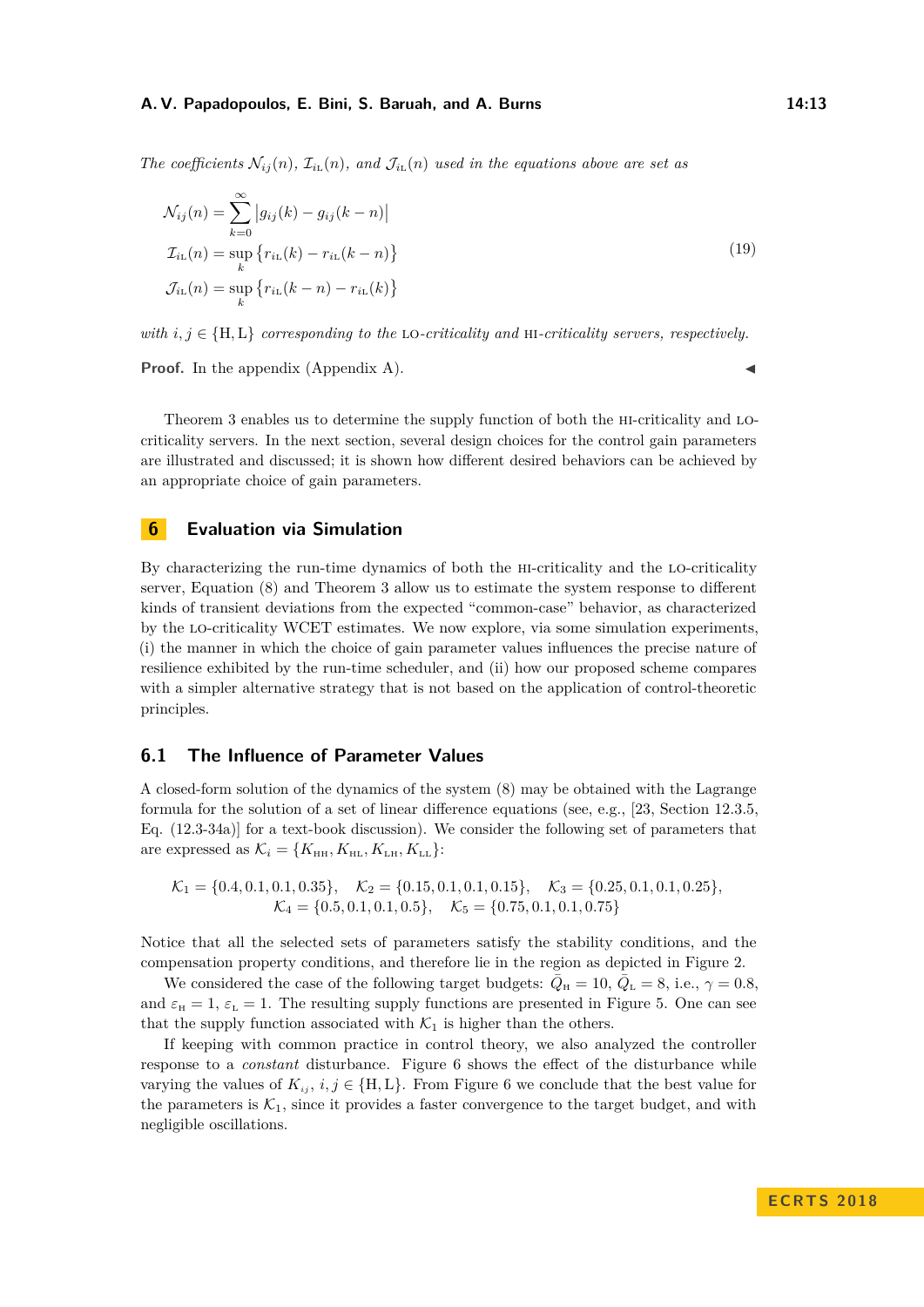<span id="page-13-0"></span>

<span id="page-13-1"></span>**Figure 5** Supply functions for the considered set of control parameters.



**Figure 6** Effect of constant disturbances with various selection of  $K_{ij}$ ,  $i, j \in \{H, L\}$ .

### **6.2 Comparison with an Alternative Scheme**

We now compare the presented approach with a *Period-Preserving Approach (PPA)*, described next. Based upon the findings described in Section [6.1](#page-12-2) above, in these experiments we have selected the parameter values  $K_1$  for AdaptMC.

In the PPA the hi-criticality and lo-criticality servers execute in sequence and periodically, with a fixed period  $P$  (equal to the target period for AdaptMC). Within each period, the hi-criticality server executes as much as it needs, allowing for any overrun, and the remaining budget of the period is allocated to the lo-criticality server. Formally, with the introduced notation:

$$
S_{\mathrm{H}}(k+1) = Q_{\mathrm{H}}(k) + \varepsilon_{\mathrm{H}}(k)
$$

$$
S_{\mathrm{L}}(k) = P - S_{\mathrm{H}}(k+1)
$$

where  $P$  now is a fixed value. PPA represents the simplest and most intuitive way to compensate for non-ideal executions of the hi-criticality server.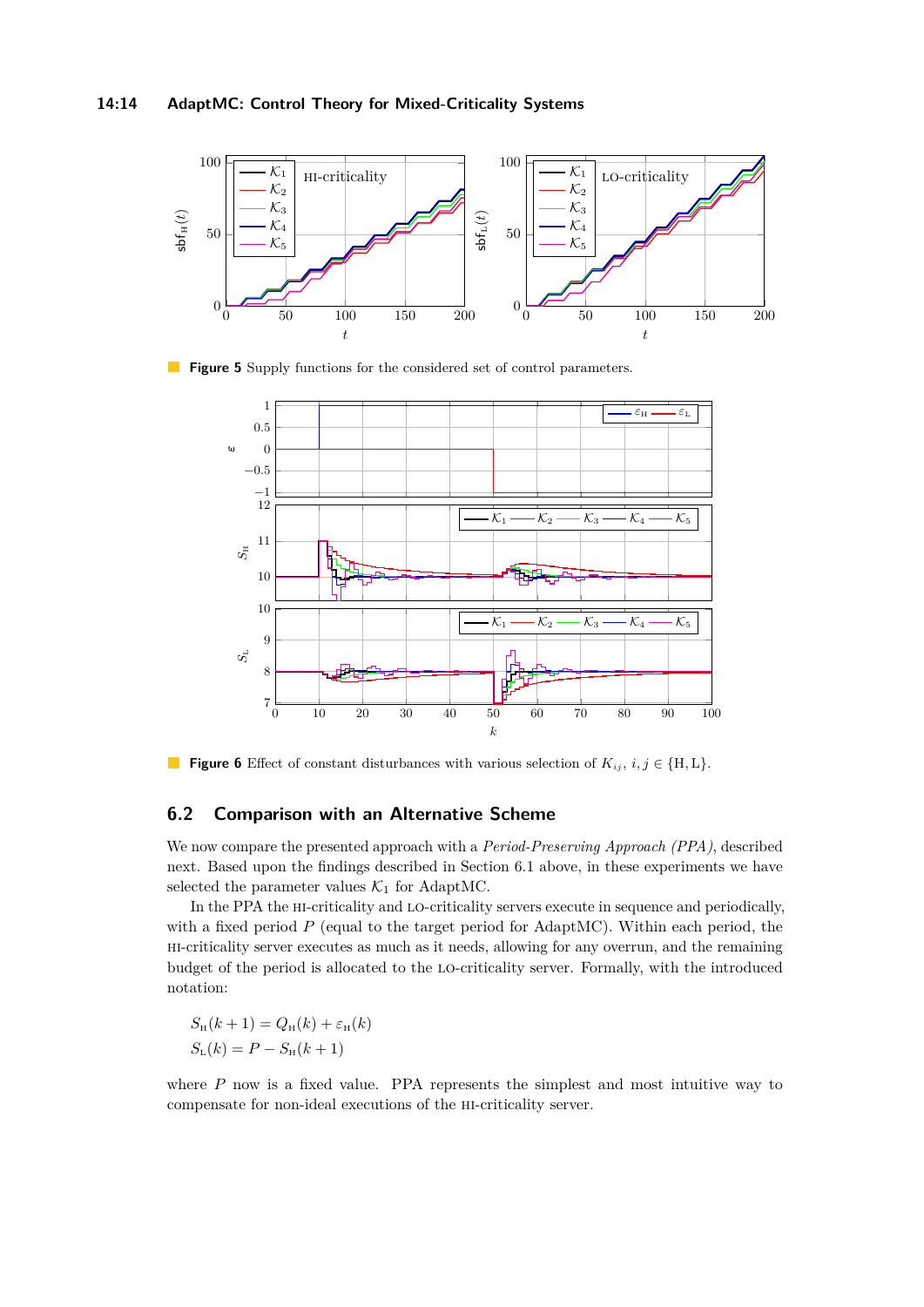<span id="page-14-0"></span>

**Figure 7** Comparison between AdaptMC and PPA.

In order to present the main differences between AdaptMC and PPA, we consider a scenario in which three types of disturbances occur in the system: impulse, constant, and linearly increasing. (In a well-designed mixed-criticality system, the most common form of deviation from expected behavior should be of the kind best modeled as an *impulse* disturbance – an overload that lasts for just one round and occurs rarely enough that the effect of one such overload will have completely dissipated by the time the next one occurs.)

The system is initialized as  $S_H(0) = Q_H(0) = \bar{Q}_{\rm H} = 10$ , and  $S_{\rm L}(0) = Q_{\rm L}(0) = \bar{Q}_{\rm L} = 8$ ,  $P = 18$  and no disturbance  $\varepsilon$  is present. An impulse overrun occurs at round 10, a constant overrun occurs between rounds 30 and 50, and a linearly increasing disturbance begins at round 65, and increases until it becomes of magnitude  $\bar{\varepsilon}_{\rm H}$ . Figure [7](#page-14-0) summarizes the obtained numerical results. The graphs in the first row show the time evolution of the hi-criticality server overruns: this is the disturbance, and is the same for the AdaptMC and PPA. The graphs in the second row compares the actual time executed by the two servers with the two methods. AdaptMC reacts to the disturbances by trying to preserve the target budgets, and making minor adjustments to the tentative budgets. PPA, on the other hand, favors the overruns of the hi-criticality server, while the execution of the lo-criticality server is severely affected. Finally, the last row of Figure [7](#page-14-0) shows the ratio between the bandwidth allocated for the LO-criticality server, i.e.,  $S_{\text{L}}/P$ , and the actual bandwidth allocated for the HI-criticality server, i.e.,  $S_H/P$ . We call this, the *bandwidth ratio*, and it is defined as:  $S_L/S_H$ . The target bandwidth is  $\overline{Q}_{\text{L}}/P = 8/18$ , and  $\overline{Q}_{\text{H}}/P = 10/18$ , i.e., the target bandwidth ratio is  $\bar{Q}_{\text{L}}/\bar{Q}_{\text{H}} = 8/10$ . The average bandwidth ratio allocated with AdaptMC is much closer to the target bandwidth ratio than with PPA , and even the maximum deviation from the target bandwidth is minimized by AdaptMC thanks to the feedback scheme.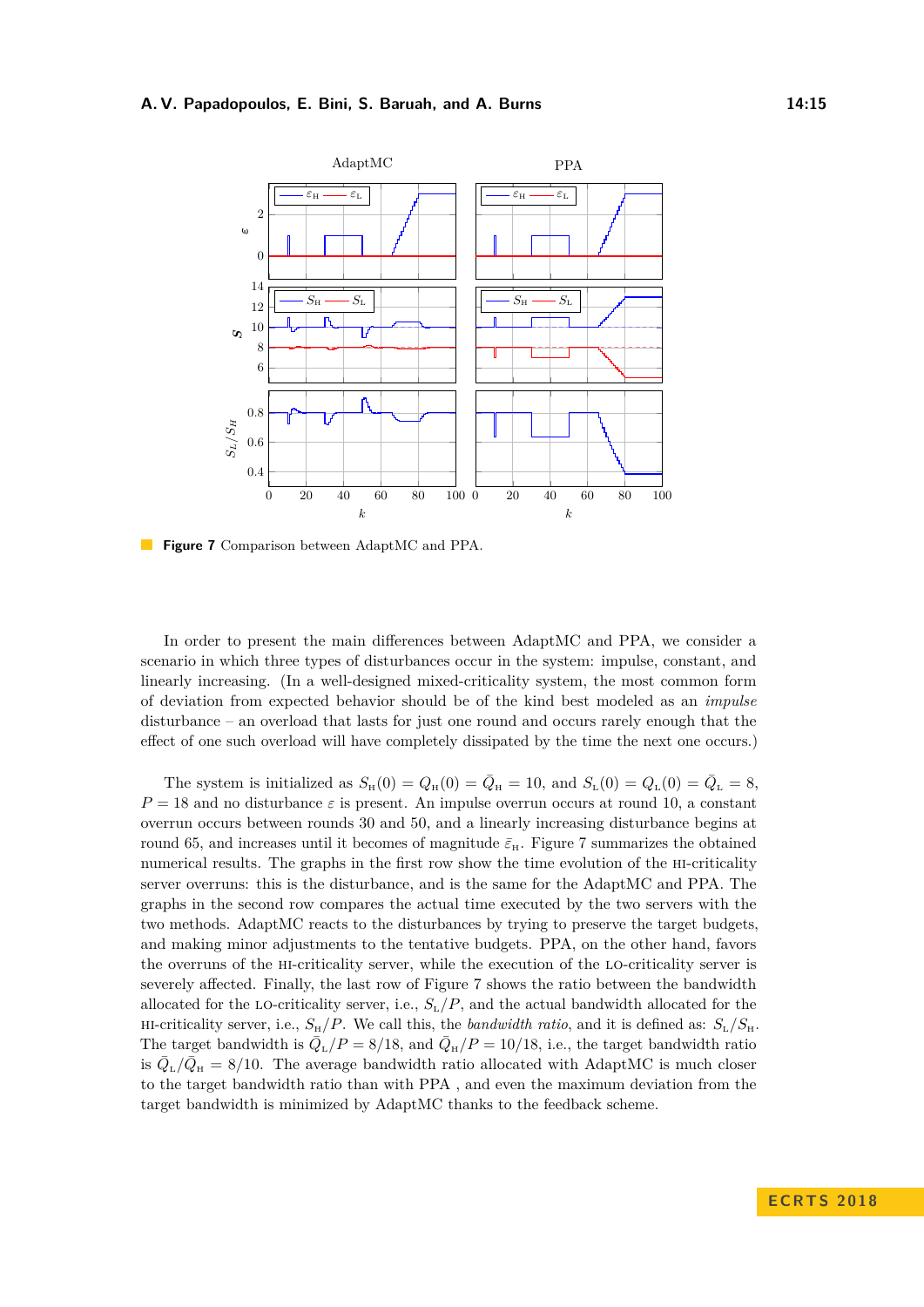#### **14:16 AdaptMC: Control Theory for Mixed-Criticality Systems**

# <span id="page-15-0"></span>**7 Related Work**

The key property of the control-theoretic approach to budget control described in this paper is the dynamic manner in which it modifies budgets to deal with different sizes and types of task overruns; this stands in sharp contrast to the approach adopted in most other scheduling schemes for mixed-criticality systems. In these schemes during run-time the system is defined to be in one of two modes of behaviors. In the lo-criticality or "normal" mode all tasks are executing within their lo-criticality WCET estimates and all deadlines (of both hi- and lo-criticality tasks) are being met. As soon as any hi-criticality task executes for more than its lo-criticality WCET estimate then there is a system-wide mode change to the hi-criticality mode. In this new mode the behavior of the system is quite different. The change to the hi-criticality mode occurs even if a single hi-criticality task executes for a miniscule amount more than its lo-criticality WCET estimate or, at the other extreme, if all hi-criticality tasks execute at their hi-criticality WCET estimate. The system responds in the same way: there is no attempt to define behaviors that are commensurate with the magnitude of the overrun (the disturbance or perturbation as defined in this paper).

Following a criticality mode change there are a number of approaches that have been developed to define the degraded behavior of the system in the hi-criticality mode. The most extreme is to just implement the assumptions made during the verification of the system. Here, in the hi-criticality mode, only the hi-criticality tasks are guaranteed; hence all the lo-criticality tasks can be abandoned (aborted). This is clearly an unacceptable approach as no attempt is made to survive the overrun; there is no resilience in the run-time behavior of the system. Forms of resilience that have been developed include:

- **1.** Reduce priorities of the lo-criticality tasks [\[3\]](#page-16-6), or similar with EDF scheduling [\[13\]](#page-16-7).
- **2.** Increase the periods and deadlines of lo-criticality jobs [\[32,](#page-17-9) [31,](#page-17-10) [15,](#page-16-8) [30,](#page-17-11) [29,](#page-17-12) [25\]](#page-17-13), called *task stretching*, the *elastic task model* or *multi-rate*.
- **3.** Impose only a weakly-hard constraint on the lo-criticality jobs [\[9\]](#page-16-9).
- **4.** Decrease the computation times of some or all of the lo-criticality tasks [\[4\]](#page-16-10), perhaps by utilizing an imprecise mixed-criticality (IMC) model [\[19,](#page-17-14) [24\]](#page-17-15) or budget control [\[10\]](#page-16-11).
- **5.** Abandon lo-criticality work in a disciplined sequence [\[8,](#page-16-12) [14,](#page-16-13) [11,](#page-16-14) [26,](#page-17-16) [16\]](#page-17-17).

A flexible scheme utilizing hierarchical scheduling is proposed by Gu et al. [\[10\]](#page-16-11). They differentiate between minor violations of lo-criticality execution time which can be dealt with within a component (an internal mode change) and more extensive violations that requires a system-wide external mode change.

By removing entirely the notion of a mode change (and hence a single perhaps quite severe change in system behavior), the approach proposed in this paper results in more gradual and measured responses to rare temporal glitches, such responses being automatically delivered by the developed feedback scheme.

# <span id="page-15-1"></span>**8 Conclusions and Future Work**

In this paper we have shown how a control-theoretic approach based upon servers can be used to manage the budgets allocated to dual-criticality workloads. The control strategy developed automatically responds to minor perturbations in the needs of the hi-criticality server with minimum and bounded degradation in the service provided to the lo-criticality server. The controller is defined by four "*gain*" parameters whose values must be constrained in order to ensure stable and appropriate (compensated) control; nevertheless there remains considerable freedom for the designer to tune the behavior of the controller. This has been demonstrated by some simple examples.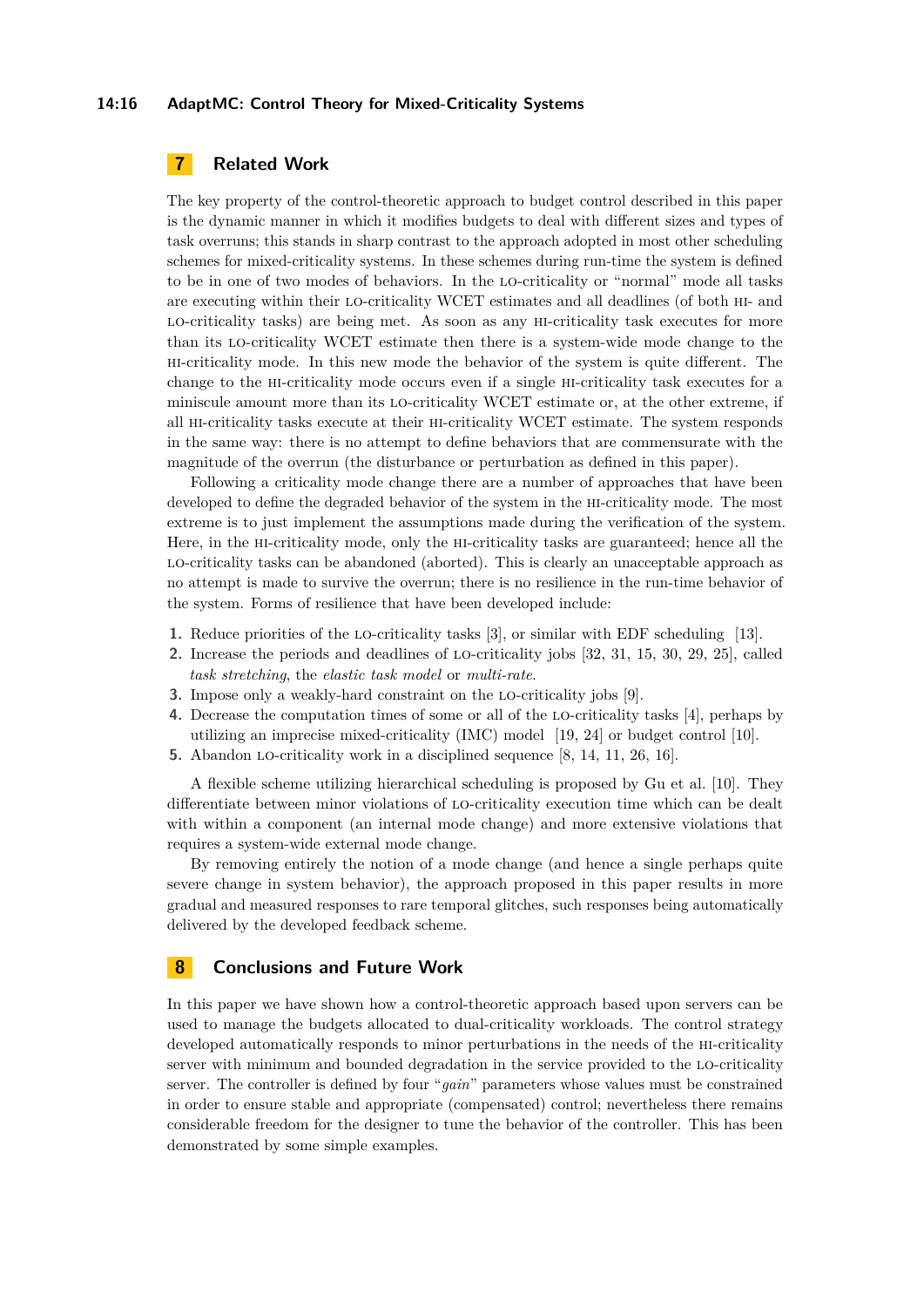This initial study has been limited to just two criticality levels and two servers (one per level). Future work will first look to increase the number of levels supported, and to investigate if there is any benefit to be gained from having more than one hi-criticality server (and more than one lo-criticality server).

#### **References**

- <span id="page-16-3"></span>**1** Luca Abeni, Luigi Palopoli, Giuseppe Lipari, and Jonathan Walpole. Analysis of a reservation-based feedback scheduler. In *Proceedings of the 23rd IEEE Real-Time Systems Symposium*, pages 71–80, Austix (TX), USA, dec 2002.
- <span id="page-16-4"></span>**2** Luis Almeida and Paulo Pedreiras. Scheduling within temporal partitions: response-time analysis and server design. In *Proceedings of the* 4 *th ACM International Conference on Embedded Software*, pages 95–103, Pisa, Italy, 2004.
- <span id="page-16-6"></span>**3** Sanjoy K. Baruah and Alan Burns. Implementing mixed criticality systems in Ada. In A. Romanovsky, editor, *Proc. of Reliable Software Technologies - Ada-Europe 2011*, pages 174–188. Springer, 2011.
- <span id="page-16-10"></span>**4** Alan Burns and Sanjoy K. Baruah. Towards a more practical model for mixed criticality systems. In *Proc. 1st Workshop on Mixed Criticality Systems (WMC), RTSS*, pages 1–6, 2013.
- <span id="page-16-0"></span>**5** Alan Burns and Robert I. Davis. A survey of research into mixed criticality systems. *ACM Computer Surveys*, 50(6):1–37, 2017.
- <span id="page-16-1"></span>**6** Alan Burns and Robert I. Davis. Mixed-criticality systems: A review (10th edition). (Accessed on Apr 8th, 2018), 2018. URL: [http://www-users.cs.york.ac.uk/~burns/](http://www-users.cs.york.ac.uk/~burns/review.pdf) [review.pdf](http://www-users.cs.york.ac.uk/~burns/review.pdf).
- <span id="page-16-2"></span>**7** Anton Cervin and Johan Eker. Feedback scheduling of control tasks. In *Proceedings of the 39th IEEE Conference on Decision and Control*, pages 4871–4876, 2000. [doi:10.1109/](http://dx.doi.org/10.1109/CDC.2001.914702) [CDC.2001.914702](http://dx.doi.org/10.1109/CDC.2001.914702).
- <span id="page-16-12"></span>**8** Tom Fleming and Alan Burns. Incorporating the notion of importance into mixed criticality systems. In Liliana Cucu-Grosjean and Robert I. Davis, editors, *Proc. 2nd Workshop on Mixed Criticality Systems (WMC), RTSS*, pages 33–38, 2014.
- <span id="page-16-9"></span>**9** Oliver Gettings, Sophie Quinton, and Robert I. Davis. Mixed criticality systems with weakly-hard constraints. In *Proc. 23rd International Conference on Real-Time Networks and Systems (RTNS 2015)*, pages 237–246, 2015.
- <span id="page-16-11"></span>**10** Xiaozhe Gu and Arvind Easwaran. Dynamic budget management with service guarantees for mixed-criticality systems. In *Proc. Real-Time Systems Symposium (RTSS)*, pages 47–56. IEEE, 2016.
- <span id="page-16-14"></span>**11** Xiaozhe Gu, Arvind Easwaran, Kieu-My Phan, and Insik Shin. Resource efficient isolation mechanisms in mixed-criticality scheduling. In *Proc. 27th ECRTS*, pages 13–24. IEEE, 2015.
- <span id="page-16-5"></span>**12** Ana Guasque, Patricia Balbastre, and Alfons Crespo. Real-time hierarchical systems with arbitrary scheduling at global level. *Journal of Systems and Software*, 119:70–86, 2016.
- <span id="page-16-7"></span>**13** Pengcheng Huang, Georgia Giannopoulou, Nikolay Stoimenov, and Lothar Thiele. Service adaptions for mixed-criticality systems. In *Proc. 19th Asia and South Pacific Design Automation Conference (ASP-DAC)*, Singapore, 2014.
- <span id="page-16-13"></span>**14** Pengcheng Huang, Pratyush Kumar, Nikolay Stoimenov, and Lothar Thiele. Interference constraint graph – a new specification for mixed-criticality systems. In *Proc. 18th Emerging Technologies and Factory Automation (ETFA)*, pages 1–8. IEEE, 2013.
- <span id="page-16-8"></span>**15** Mathieu Jan, Lilia Zaourar, and Maurice Pitel. Maximizing the execution rate of low criticality tasks in mixed criticality system. In *Proc. 1st WMC, RTSS*, pages 43–48, 2013.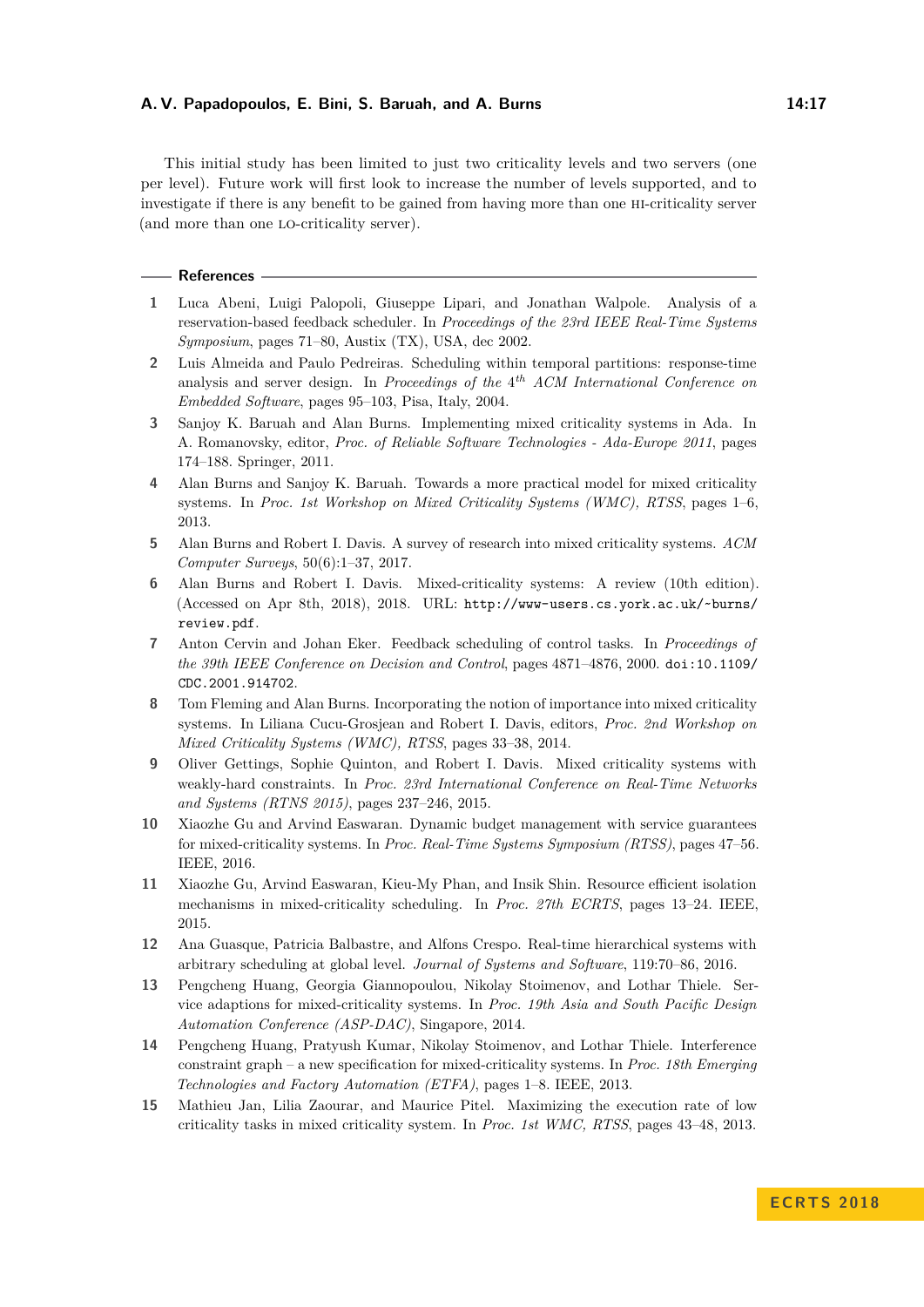#### **14:18 AdaptMC: Control Theory for Mixed-Criticality Systems**

- <span id="page-17-17"></span>**16** Jaewoo Lee, Hoon Sung Chwa, Linh T. X. Phan, Insik Shin, and Insup Lee. MC-ADAPT: Adaptive task dropping in mixed-criticality scheduling. *ACM Trans. Embed. Comput. Syst.*, 16:163:1–163:21, 2017.
- <span id="page-17-6"></span>**17** Alberto Leva and Martina Maggio. Feedback process scheduling with simple discrete-time control structures. *IET control theory & applications*, 4(11):2331–2342, 2010.
- <span id="page-17-4"></span>**18** Giuseppe Lipari and Enrico Bini. Resource partitioning among real-time applications. In *Proceedings of the 15-th Euromicro Conference on Real-Time Systems*, pages 151–158, Porto, Portugal, 2003.
- <span id="page-17-14"></span>**19** D. Liu, J. Spasic, N. Guan, G. Chen, S. Liu, T. Stefanov, and W. Yi. EDF-VD scheduling of mixed-criticality systems with degraded quality guarantees. In *Proc. IEEE RTSS*, pages 35–46, 2016.
- <span id="page-17-8"></span>**20** Martina Maggio, Juri Lelli, and Enrico Bini. A tool for measuring supply functions of execution platforms. In *Embedded and Real-Time Computing Systems and Applications (RTCSA), 2016 IEEE 22nd International Conference on*, pages 39–48. IEEE, 2016.
- <span id="page-17-3"></span>**21** Aloysius K. Mok, Xiang Feng, and Deji Chen. Resource partition for real-time systems. In *Proceedings of the* 7 *th IEEE Real-Time Technology and Applications Symposium*, pages 75–84, Taipei, Taiwan, 2001.
- <span id="page-17-1"></span>**22** Alessandro Vittorio Papadopoulos, Martina Maggio, Alberto Leva, and Enrico Bini. Hard real-time guarantees in feedback-based resource reservations. *Real-Time Systems*, 51(3):221–246, 2015.
- <span id="page-17-7"></span>**23** Paraskevas N. Paraskevopoulos. *Modern Control Engineering*. Automation and Control Engineering. Taylor & Francis, 2001.
- <span id="page-17-15"></span>**24** Risat Mahmud Pathan. Improving the quality-of-service for scheduling mixed-criticality systems on multiprocessors. In Marko Bertogna, editor, *Proc. Euromicro Conference on Real-Time Systems (ECRTS)*, volume 76 of *Leibniz International Proceedings in Informatics (LIPIcs)*, pages 19:1–19:22. Schloss Dagstuhl–Leibniz-Zentrum fuer Informatik, 2017.
- <span id="page-17-13"></span>**25** Saravanan Ramanathan, Arvind Easwaran, and Hyeonjoong Cho. Multi-rate fluid scheduling of mixed-criticality systems on multiprocessors. *Real-Time Systems*, Online First, 2017.
- <span id="page-17-16"></span>**26** Jiankang Ren and Linh Thi Xuan Phan. Mixed-criticality scheduling on multiprocessors using task grouping. In *Proc. 27th ECRTS*, pages 25–36. IEEE, 2015.
- <span id="page-17-5"></span>**27** Insik Shin and Insup Lee. Periodic resource model for compositional real-time guarantees. In *Proceedings of the* 24*th Real-Time Systems Symposium*, pages 2–13, Cancun, Mexico, dec 2003.
- <span id="page-17-2"></span>**28** John A. Stankovic, Chenyang Lu, Sang H. Son, and Gang Tao. The case for feedback control in real-time scheduling. In *Proceedings of the Euromicro Conference on Real-Time*, York, U.K., jun 1999.
- <span id="page-17-12"></span>**29** Hang Su, Peng Deng, Dakai Zhu, and Qi Zhu. Fixed-priority dual-rate mixed-criticality systems: Schedulability analysis and performance optimization. In *Proc. Embedded and Real-Time Computing Systems and Applications (RTCSA)*, pages 59–68. IEEE, 2016.
- <span id="page-17-11"></span>**30** Hang Su, Nan Guan, and Dakai Zhu. Service guarantee exploration for mixed-criticality systems. In *Proc. Embedded and Real-Time Computing Systems and Applications (RTCSA)*, pages 1–10. IEEE, 2014.
- <span id="page-17-10"></span>**31** Hang Su and Dakai Zhu. An elastic mixed-criticality task model and its scheduling algorithm. In *Proceedings of the Conference on Design, Automation and Test in Europe*, DATE, pages 147–152, 2013.
- <span id="page-17-9"></span>**32** Hang Su, Dakai Zhu, and Daniel Mosse. Scheduling algorithms for elastic mixed-criticality tasks in multicore systems. In *Proc. RTCSA*, 2013.
- <span id="page-17-0"></span>**33** Steve Vestal. Preemptive scheduling of multi-criticality systems with varying degrees of execution time assurance. In *Proceedings of the Real-Time Systems Symposium*, pages 239–243, Tucson, AZ, December 2007. IEEE Computer Society Press.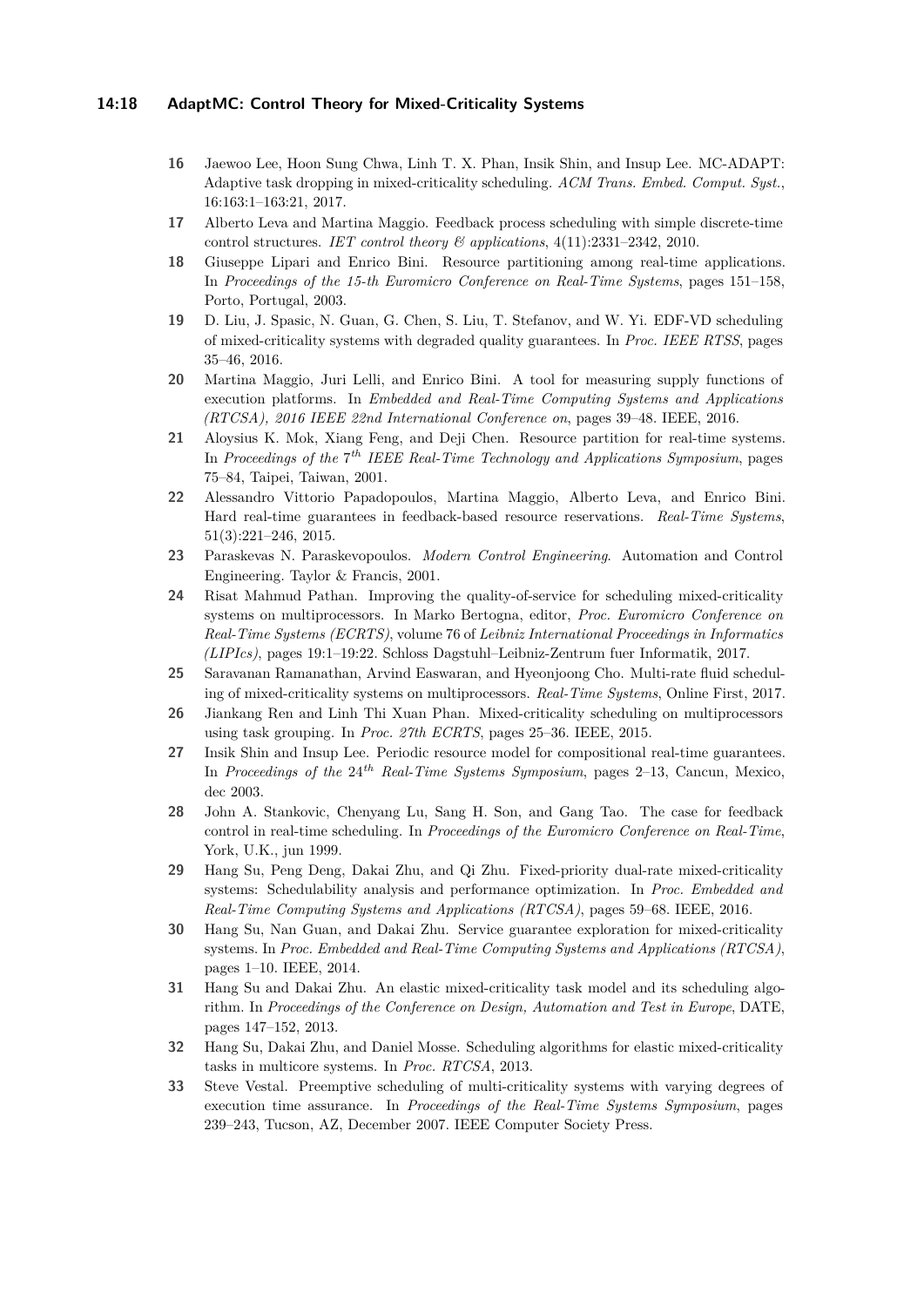# <span id="page-18-0"></span>**A Proof of Theorem [3](#page-12-1)**

Before entering the details of the proofs, we remind that a linear time-invariant (LTI) system can be uniquely characterized by its *impulse response*  $h(k)$  that is the output  $y(k)$  when the system is stimulated with an impulsive input  $u(k)$ 

$$
u(k) = \begin{cases} 1 & k = 0 \\ 0 & \text{otherwise.} \end{cases}
$$

In next lemmas, we are also using the *step response*

$$
g(k) = \sum_{i=0}^{k} h(k),
$$
\n(20)

and the *ramp response*

$$
r(k) = \sum_{i=0}^{k} g(i) \tag{21}
$$

of a LTI system.

Thanks to the linear and time-invariance of the system, the output  $y(k)$  to any input  $u(k)$  is given by the *convolution* of the impulse response  $h(k)$  and the input  $u(k)$ , that is

$$
y(k) = h(k) \otimes u(k) = \sum_{i=0}^{k} u(i)h(k-i).
$$

With these basic notions recalled, next we state a technical lemma that bounds the output *y*(*k*) of a LTI system when the input *u*(*k*) belongs to a bounded interval  $[\tilde{u} - \bar{\varepsilon}, \tilde{u} + \bar{\varepsilon}]$ .

<span id="page-18-1"></span>I **Lemma 1.** *Given an asymptotically stable discrete-time LTI system with impulse response*  $h(k)$ *, step response*  $g(k)$ *, input*  $u(k)$ *, and output* 

$$
y(k) = h(k) \otimes u(k).
$$

*If the input u*(*k*) *is bounded as follows*

$$
u(k) = \tilde{u} + \varepsilon(k), \qquad \tilde{u} \in \mathbb{R}, \ -\bar{\varepsilon} \le \varepsilon(k) \le \bar{\varepsilon},
$$

*then, the output y*(*k*) *is bounded by*

<span id="page-18-2"></span>
$$
|\tilde{u}| \inf_{k} \{ \operatorname{sign}(\tilde{u})g(k) \} - \bar{\varepsilon} \|h\|_{1} \le y(k) \le |\tilde{u}| \sup_{k} \{ \operatorname{sign}(\tilde{u})g(k) \} + \bar{\varepsilon} \|h\|_{1},
$$
\n(22)

with the  $\ell_1$ -norm of a signal defined as

$$
||h||_1 = \sum_{k=0}^{\infty} |h(k)|.
$$

**Proof.** By definition of  $y(k)$  as convolution of the impulse response  $h(k)$  with the input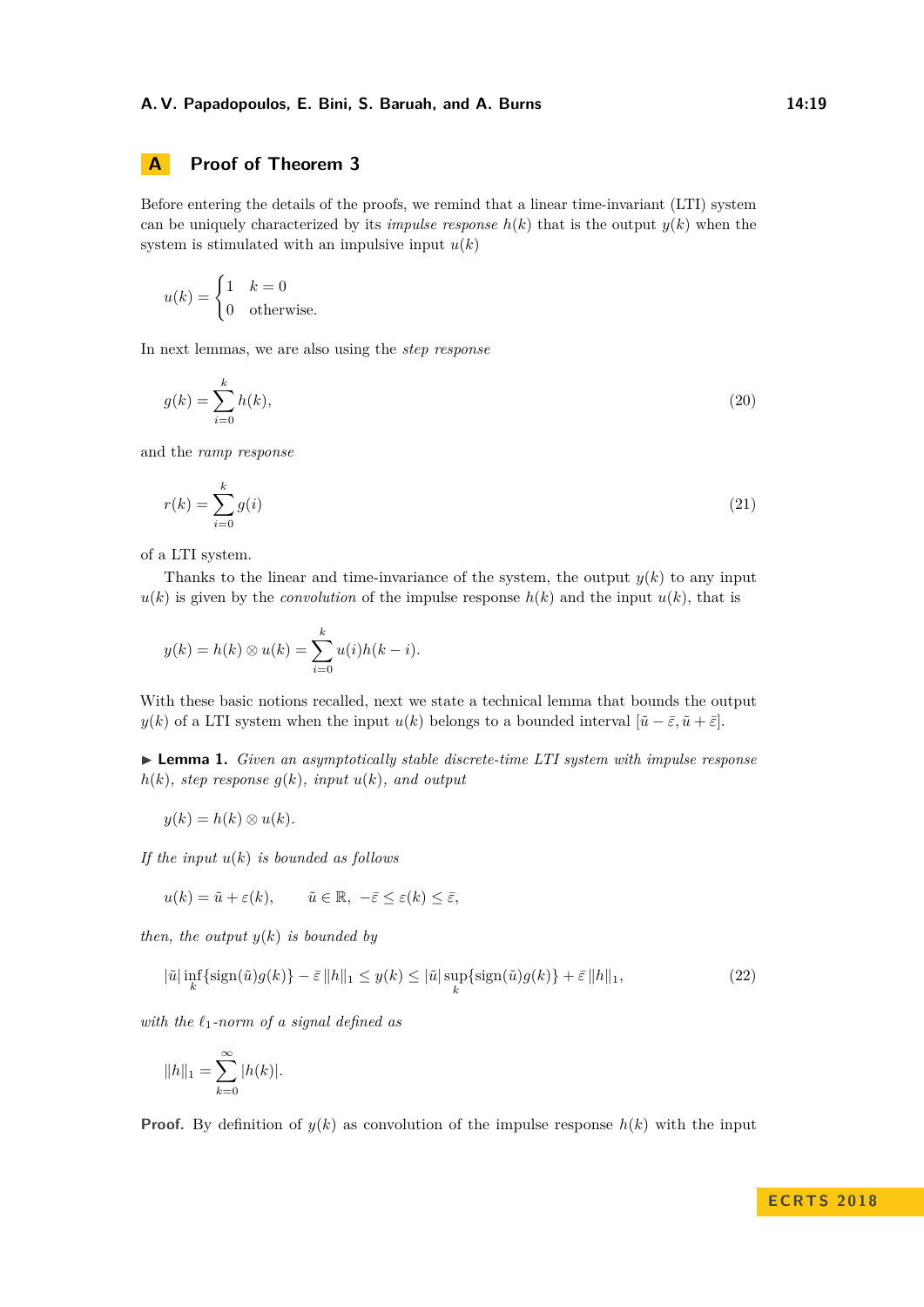### **14:20 AdaptMC: Control Theory for Mixed-Criticality Systems**

signal  $u(k)$ , it follows

$$
y(k) = \sum_{i=0}^{k} u(i)h(k-i) = \sum_{i=0}^{k} (\tilde{u} + \varepsilon(i))h(k-i)
$$

$$
= \tilde{u} \sum_{i=0}^{k} h(k-i) + \sum_{i=0}^{k} \varepsilon(i)h(k-i)
$$

$$
= \tilde{u} g(k) + \sum_{i=0}^{k} \varepsilon(i)h(k-i)
$$

$$
\leq |\tilde{u}| \sup_{k} {\{\text{sign}(\tilde{u})g(k)\} + \bar{\varepsilon} ||h(k)||_{1}}
$$

with

$$
||h(k)||_1 = \sum_{k=0}^{\infty} |h(k)|.
$$

Analogously

$$
y(k) \ge |\tilde{u}| \inf_{k} \{ \operatorname{sign}(\tilde{u})g(k) \} - \bar{\varepsilon} ||h(k)||_1,
$$

which concludes the proof.  $\blacksquare$ 

The next Corollary determines the upper and lower bounds to the sum of *n* consecutive outputs, by exploiting Lemma [1.](#page-18-1)

<span id="page-19-1"></span> $\triangleright$  **Corollary 1.** *Given an asymptotically stable discrete-time LTI system, if the input*  $u(k)$ *bounded as follows*

$$
u(k) = \tilde{u} + \varepsilon(k), \qquad \tilde{u} \in \mathbb{R}, \ -\bar{\varepsilon} \le \varepsilon(k) \le \bar{\varepsilon}.
$$

*Then, the sum of n consecutive outputs is bounded by*

$$
-(|\tilde{u}|\mathcal{I}(n)+\bar{\varepsilon}\mathcal{N}(n)) \leq \sum_{k=n_0}^{n_0+n-1} y(k) \leq |\tilde{u}|\mathcal{J}(n)+\bar{\varepsilon}\mathcal{N}(n),
$$
\n(23)

*with*

$$
\mathcal{N}(n) = \sum_{k=0}^{\infty} |g(k) - g(k - n)|,\tag{24}
$$

$$
\mathcal{I}(n) = \sup_{k} \{-\operatorname{sign}(\tilde{u})(r(k) - r(k - n))\}
$$
\n(25)

$$
\mathcal{J}(n) = \sup_{k} \{ \text{sign}(\tilde{u}) (r(k) - r(k - n)) \}
$$
\n(26)

*and*  $q(k)$  *and*  $r(k)$  *being the step and ramp response, respectively.* 

**Proof.** The output  $y(k)$  of a LTI system is the convolution of the impulse response  $h(g)$  and the input  $u(k)$ 

$$
y(k) = h(k) \otimes u(k).
$$

Because of the linearity of the convolution, the sum of *n* consecutive output is

$$
\sum_{i=k}^{k+n-1} y(i) = \left(\sum_{i=k}^{k+n-1} h(i)\right) \otimes u(k) = \big(g(k) - g(k-n)\big) \otimes u(k).
$$

Finally, by applying Equation [\(22\)](#page-18-2) of Lemma [1,](#page-18-1) Equation [\(23\)](#page-19-0) of the Corollary follows.  $\triangleleft$ 

<span id="page-19-0"></span>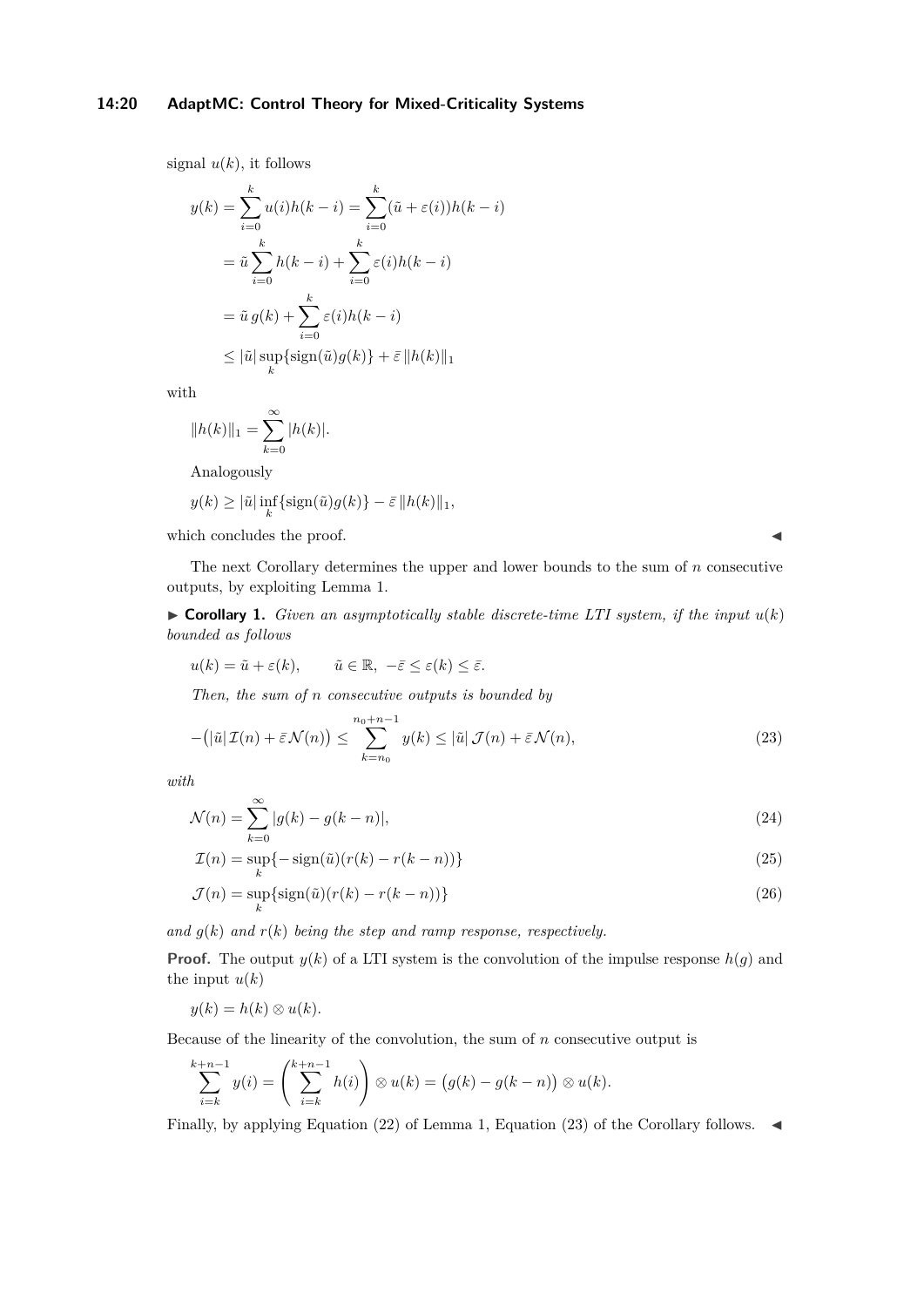**Proof of Theorem [3.](#page-12-1)** Let us first determine the supply function  $\text{sf}_{H}(t)$  of the HI-criticality server. We aim at modeling the resource supplied to the hi-criticality server as a sequence of active intervals of lengths  $S(k)$ , interleaved by a sequence of idle intervals of lengths  $Z(k)$ that corresponds to the schedule of the lo-criticality server. Formally,

<span id="page-20-0"></span>
$$
S(k) = S_{\rm H}(k), \t Z(k) = S_{\rm L}(k). \t (27)
$$

In fact, by doing so, Lemma 1 of [\[22\]](#page-17-1) can give us the supply function of [\(14\)](#page-10-2) through the proper value of  $\sigma_s(n)$  and  $\sigma_z(n)$ , as defined in [\(16\)](#page-10-3).

First of all, the system of [\(8\)](#page-6-2) that determines the dynamics of  $S_H(k)$  is linear. Hence, by the superposition principle the output  $S_H(k)$  is equal to the sum of three components:

**1.** the output  $\overline{Q}_{\text{H}}$  when  $\varepsilon_{\text{H}}(k) = 0$  and  $\varepsilon_{\text{L}}(k) = 0$ , **2.** the output  $y_{HH}(k)$  when  $\overline{Q}_H = 0$  and  $\varepsilon_L(k) = 0$ , and **3.** the output  $y_{HL}(k)$  when  $\overline{Q}_H = 0$  and  $\varepsilon_H(k) = 0$ , that is

<span id="page-20-1"></span>
$$
S_{\rm H}(k) = \bar{Q}_{\rm H} + \underbrace{h_{\rm HH}(k) \otimes \varepsilon_{\rm H}(k)}_{y_{\rm HH}(k)} + \underbrace{h_{\rm HL}(k) \otimes \varepsilon_{\rm L}(k)}_{y_{\rm HL}(k)}
$$
(28)

and  $h_{H_i}(k)$  is the response of  $S_H(k)$  to an impulse on the input  $\varepsilon_i(k)$ , with  $i \in \{L, H\}$ .

Let us now compute  $\sigma_s(n)$  that is, from [\(16\)](#page-10-3), a lower bound to the sum of the length of *n* consecutive budgets  $S_H(k)$ 

$$
\sigma_S(n) = \inf_{n_0} \sum_{k=n_0}^{n_0+n-1} S(k) = \inf_{n_0} \sum_{k=n_0}^{n_0+n-1} S_{\rm H}(k) = n\bar{Q}_{\rm H} + \inf_{n_0} \sum_{k=n_0}^{n_0+n-1} \left( y_{\rm H}(k) + y_{\rm HL}(k) \right). \tag{29}
$$

To bound the sum of *n* consecutive values of  $y_{HH}(k)$  and  $y_{HL}(k)$ , we can invoke Corollary [1.](#page-19-1) Let us start with

$$
y_{\rm HH}(k) = h_{\rm HH}(k) \otimes \varepsilon_{\rm H}(k).
$$

From the hypothesis of [\(1\)](#page-5-1),  $\varepsilon_{\rm H}(k)$  is bounded by

$$
-\bar{\varepsilon}_{\scriptscriptstyle\rm H} \leq \varepsilon_{\scriptscriptstyle\rm H}(k) \leq \bar{\varepsilon}_{\scriptscriptstyle\rm H}
$$

and then Eq. [\(23\)](#page-19-0) of Corollary [\(1\)](#page-5-1) states that

$$
-\bar{\varepsilon}_{\rm H} \mathcal{N}_{\rm HH}(n) \leq \sum_{k=n_0}^{n_0+n-1} y_{\rm HH}(k),
$$

with  $\mathcal{N}_{HH}(n)$  as in [\(19\)](#page-12-1). Similarly, from the asymmetric bound to  $\varepsilon_L(k)$  of [\(1\)](#page-5-1), from [\(23\)](#page-19-0) it follows that

$$
-\frac{\bar{\varepsilon}_{\rm L}}{2}(\mathcal{I}_{\rm HL}(n)+\mathcal{N}_{\rm HL}(n))\leq \sum_{k=n_0}^{n_0+n-1}y_{\rm HL}(k),
$$

from which the expression of  $\sigma_s(n)$  of [\(17\)](#page-11-1) follows.

The expression of  $\sigma_z(n)$  of [\(17\)](#page-11-1) can be found by following similar steps:

**1.** by setting the sequence of idle intervals  $Z(k)$  equal to the sequence of the LO-criticality budgets  $S_{\text{L}}(k)$ , as in [\(27\)](#page-20-0);